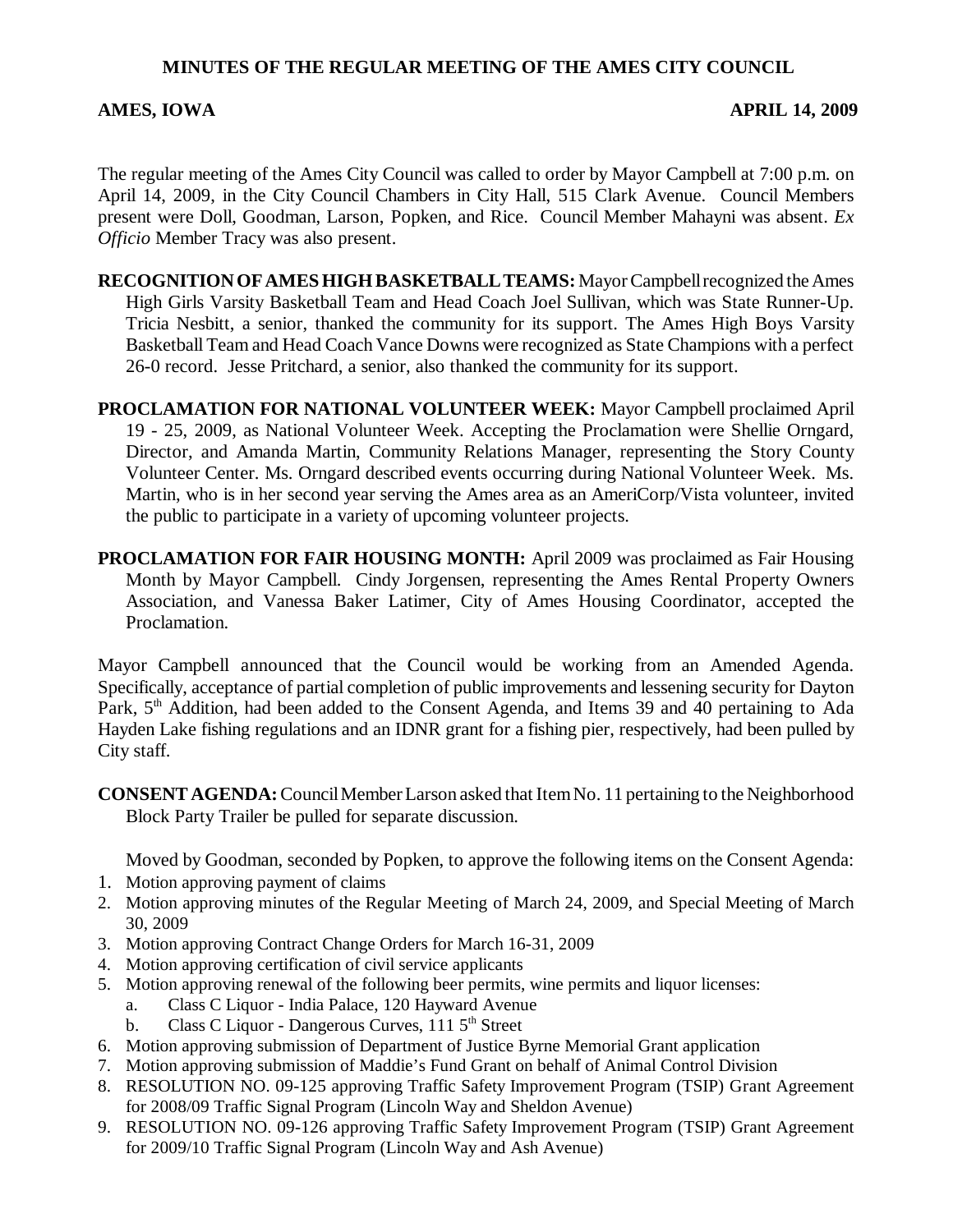- 10. 2006/07 Storm Sewer Outlet Erosion Control Project:
	- a. RESOLUTION NO. 09-127 approving easements and purchase of permanent storm sewer easement at 3715 Calhoun Avenue for \$1,159.97
	- b. RESOLUTION NO. 09-128 approving preliminary plans and specifications; setting May 6, 2009, as bid due date and May 12, 2009, as date of public hearing
- 11. RESOLUTION NO. 09-129 approving preliminary plans and specifications for 2008/09 Water System Improvements (Water Main Replacement - Kellogg Avenue); setting May 6, 2009, as bid due date and May 12, 2009, as date of public hearing
- 12. RESOLUTION NO. 09-130 approving preliminary plans and specifications for 2008/09 Water System Improvements (Water Service Transfer); setting May 6, 2009, as bid due date and May 12, 2009, as date of public hearing
- 13. RESOLUTION NO. 09-131 approving preliminary plans and specifications for Installation of Electro-Magnetic Drum Separator and Conveyor; setting May 6, 2009, as bid due date and May 12, 2009, as date of public hearing
- 14. RESOLUTION NO. 09-132 awarding contract to RESCO of Ankeny, Iowa, for Electric Distribution Transformers
- 15. Fleet Replacement Program, Divisions I & II:
	- a. RESOLUTION NO. 09-133 awarding contract to O'Halloran International, Inc., of Des Moines, Iowa, for truck chassis in the amount of \$75,183
	- b. RESOLUTION NO. 09-134 awarding contract to Henderson Truck Equipment of Manchester, Iowa, for a dump body and wing plow at a combined total cost of \$52,670.87
- 16. RESOLUTION NO. 09-135 waiving formal bidding procedures and authorizing staff to solicit bids for four two-month fuel purchase contract periods for CyRide
- 17. RESOLUTION NO. 09-136 approving renewal of contract with Keck, Inc., of Des Moines, Iowa, to supply diesel fuel to Power Plant from July 1, 2009, through June 30, 2010, in an amount not to exceed \$1,500,000
- 18. RESOLUTION NO. 09-137 approving renewal of contract with Waste Management of Ames, Iowa, for Hauling Ferrous Metals for Resource Recovery Plant
- 19. RESOLUTION NO. 09-157 accepting partial completion of public improvements and lessening security required for Dayton Park, 5<sup>th</sup> Addition
- 20. RESOLUTION NO. 09-138 accepting completion of Ames Public Library Video Security Equipment Project
- 21. RESOLUTION NO. 09-139 accepting completion of Gas Turbine #1 Motor Control Center Installation for Electric Services

Roll Call Vote: 5-0. Resolutions declared adopted unanimously, signed by the Mayor, and hereby made a portion of these minutes.

**BLOCK PARTY TRAILER:** Council Member Larson said that he had requested to pull this item from the Consent Agenda so that an explanation could be given as to why the City is considering this purchase. He introduced Jane Acker and Jerry Chase, who had been involved in the Community Conversations on Diversity, to discuss how the Block Party Trailer will help to strengthen neighborhoods.

Jerry Chase advised that an Action Forum was held at the conclusion of the Community Conversations on Diversity, and stemming from the Action Forum was the formation of Action Teams. One of the Teams was comprised of those who wanted to work on strengthening neighborhoods. He said that one of the mechanisms of getting neighbor-to-neighbor communication is through block parties, which would allow social interaction among them. To help facilitate those block parties, it is being proposed that a neighborhood block party trailer be purchased.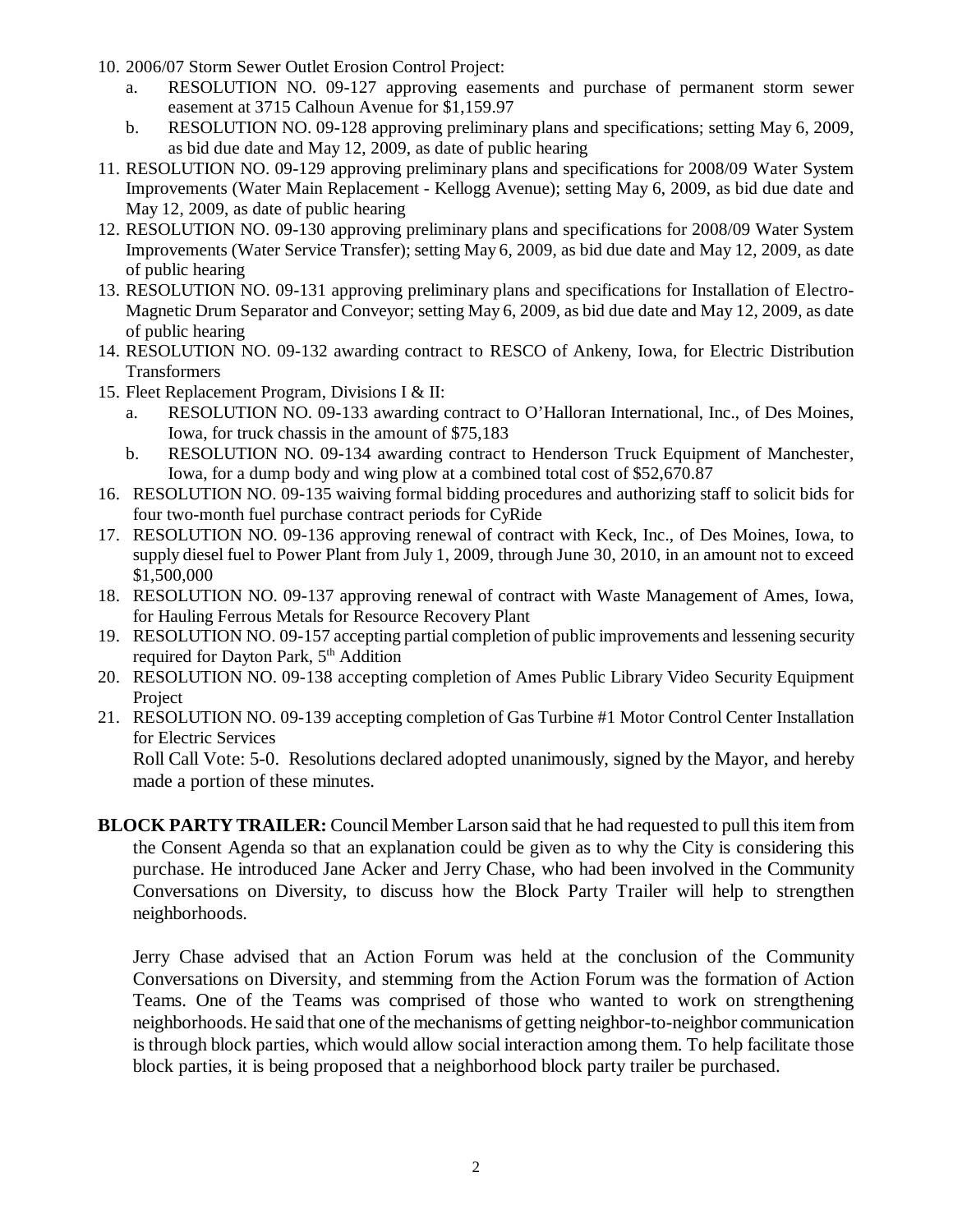Jane Acker described that a neighborhood block party trailer would contain barricades, tables, chairs, outdoor games, a first aid kit, small sound system, and community information. It would be made available to neighborhoods through a reservation system handled by the Parks & Recreation Department. The Police Department would deliver and pick up the trailer. Ms. Acker advised that the trailer (and its contents) is estimated to cost approximately \$8,000, and private funds are currently being raised for its purchase. The City is not being asked for monetary support at this time; however, their facilitation of the donations, trailer storage, and reservation system is being requested.

Moved by Popken, seconded by Goodman, to adopt RESOLUTION NO. 09-124 accepting and providing for operation of a Neighborhood Block Party Trailer.

Roll Call Vote: 5-0. Resolution declared adopted unanimously, signed by the Mayor, and hereby made a portion of these minutes.

- **PUBLIC FORUM:** Susan Wallace, House Director of Gamma Phi Beta Sorority, 318 Pearson Avenue, Ames, noted that the City Council had received a letter from her dated April 7, 2009, wherein she referenced parking ordinances, particularly on Pearson Avenue and Greeley Street. Ms. Wallace indicated that the alternate-side parking is not particularly bothersome; however, at issue is the 2 AM-to-6 AM parking prohibition. According to Ms. Wallace, the signage is particularly ambiguous and enforcement seems to occur only when neighbors complain. She advised that the 2 AM-to-6 AM parking prohibition also compromises the safety and security of the women who park on those streets. Ms. Wallace said she understands the need to regulate parking, particularly in a residential neighborhood adjacent to a university campus; however, she thinks that the 2 AM-to-6 AM restriction serves no purpose. She asked that the City Council review and change the parking regulations on Pearson Avenue and Greeley Street and that this issue be placed on the next Council agenda for discussion.
- **NEW CLASS E LIQUOR LICENSE FOR FAREWAY STORE #093:** Moved by Goodman, seconded by Doll, to approve a new Class E Liquor License for Fareway Store #093, 3619 Stange Road.

Vote on Motion: 5-0. Motion declared carried unanimously.

- **NEW CLASS E LIQUOR LICENSE FOR FAREWAY STORE #386:** Moved by Rice, seconded by Popken, to approve a new Class E Liquor License for Fareway Store #386, 619 Burnett Avenue. Vote on Motion: 5-0. Motion declared carried unanimously.
- **NEW CLASS C LIQUOR LICENSE FOR WESTCYDE WINGS:** Moved by Larson, seconded by Popken, to approve a new Class C Liquor License for WestCyde Wings, 3706 Lincoln Way. Vote on Motion: 5-0. Motion declared carried unanimously.
- **2009 NEIGHBORHOOD SCULPTURE ACQUISITIONS:** Darla James, Secretary of the Public Art Commission, advised that at its April 1, 2009, meeting, the Commission approved the purchase of three sculptures, as follows:
	- 1. "Wild Flowers" by Robert Lamberson for \$1,200 to be placed in the triangle at Cessna and Agg (in the South Campus Neighborhood)
	- 2. "Jester" by Tom Newport for \$1,200 to be placed in Old Town Park, 826 Douglas Avenue, in celebration of the Historic District's 20<sup>th</sup> Anniversary in September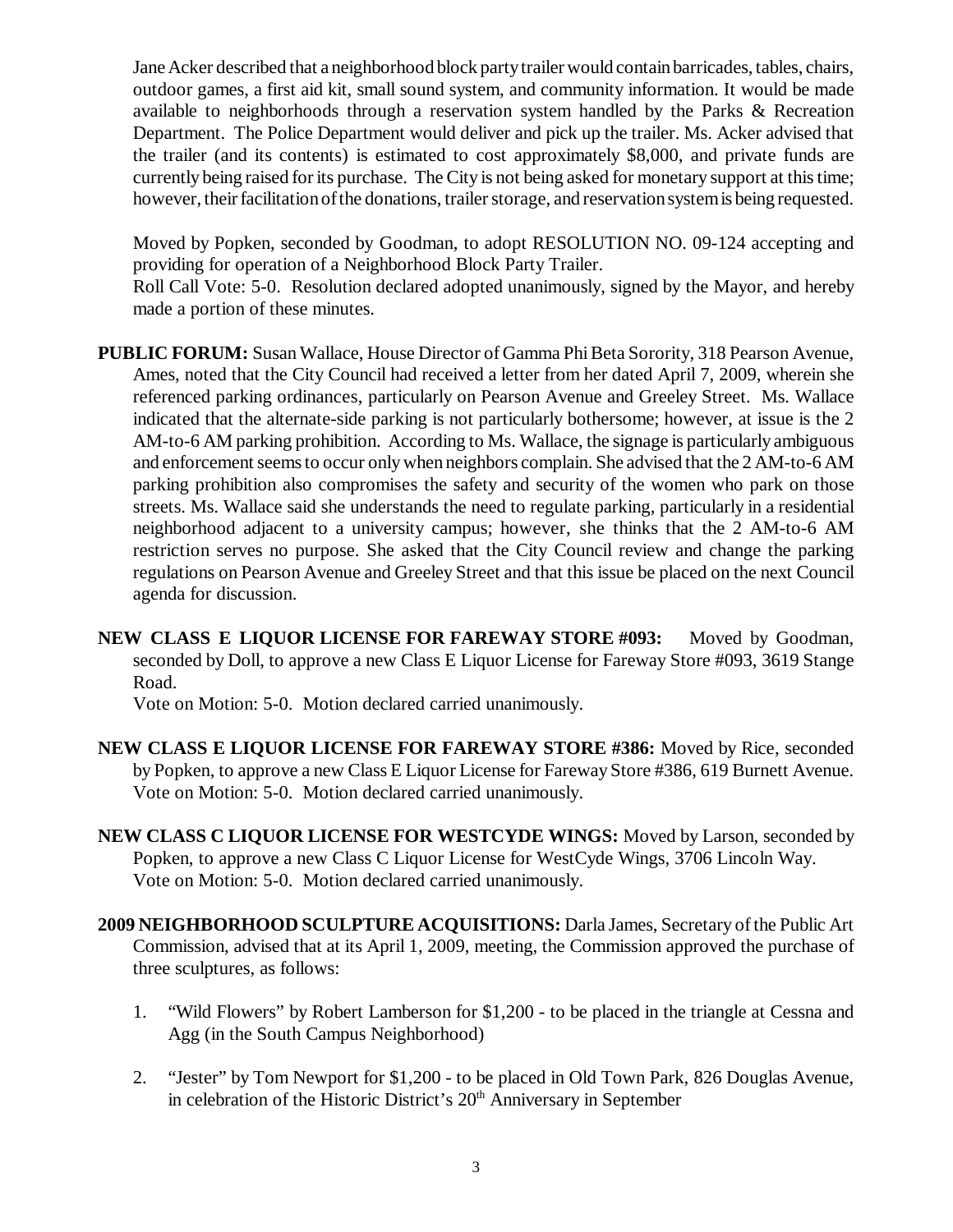3. "Slight of Hand" by Robert AJ Thorpe for \$2,000 - to be placed west of Stange between Northridge Parkway and Northridge Lane (in Somerset Village Horseshoe Park)

According to Ms. James, there were four applications for sculptures submitted this year. They are selected by what artwork they want, the budget, and the location where the neighborhood wants the artwork installed.

Moved by Doll, seconded by Popken, to adopt RESOLUTION NO. 09-140 approving the 2009 Neighborhood Sculpture acquisitions.

Roll Call Vote: 5-0. Resolution declared adopted unanimously, signed by the Mayor, and hereby made a portion of these minutes.

**MAIN STREET CULTURAL DISTRICT'S (MSCD) "TUNE IN TO MAIN STREET" ACTIVITIES FROM MAY 28 - JULY 30:** Moved by Doll, seconded by Popken, to approve a Blanket Temporary Obstruction Permit for the Central Business District (CBD) sidewalks from 8:00 a.m. to 8:00 p.m.

Vote on Motion: 4-0-1. Voting aye: Doll, Larson, Popken, Rice. Voting nay: None. Abstaining: Goodman. Motion declared carried.

Moved by Doll, seconded by Popken, to approve a Blanket Vending Permit for the entire CBD. Vote on Motion: 4-0-1. Voting aye: Doll, Larson, Popken, Rice. Voting nay: None. Abstaining: Goodman. Motion declared carried.

Moved by Doll, seconded by Popken, to adopt RESOLUTION NO. 09-141 approving a waiver of parking meter fees and enforcement in CBD from 3:00 p.m. to 6:00 p.m.

Roll Call Vote: 4-0-1. Voting aye: Doll, Larson, Popken, Rice. Voting nay: None. Abstaining: Goodman. Resolution declared adopted, signed by the Mayor, and hereby made a portion of these minutes.

Moved by Doll, seconded by Popken, to adopt RESOLUTION NO. 09-142 approving a waiver of the fee for a Blanket Vending Permit.

Roll Call Vote: 4-0-1. Voting aye: Doll, Larson, Popken, Rice. Voting nay: None. Abstaining: Goodman. Resolution declared adopted, signed by the Mayor, and hereby made a portion of these minutes.

Moved by Doll, seconded by Popken, to adopt RESOLUTION NO. 09-143 approving usage of and waiver of the fee for electricity in and near Tom Evans Plaza.

Roll Call Vote: 4-0-1. Voting aye: Doll, Larson, Popken, Rice. Voting nay: None. Abstaining: Goodman. Resolution declared adopted, signed by the Mayor, and hereby made a portion of these minutes.

Moved by Doll, seconded by Popken, to adopt RESOLUTION ON. 09-144 approving closure of 24 parking spaces in the CBD Lot X.

Roll Call Vote: 4-0-1. Voting aye: Doll, Larson, Popken, Rice. Voting nay: None. Abstaining: Goodman. Resolution declared adopted, signed by the Mayor, and hereby made a portion of these minutes.

**MAIN STREET CULTURAL DISTRICT'S ART WALK ON JUNE 5, 2009:** Moved by Doll, seconded by Popken, to approve a Blanket Temporary Obstruction Permit for MSCD sidewalks from 8:00 a.m. to 8:00 p.m.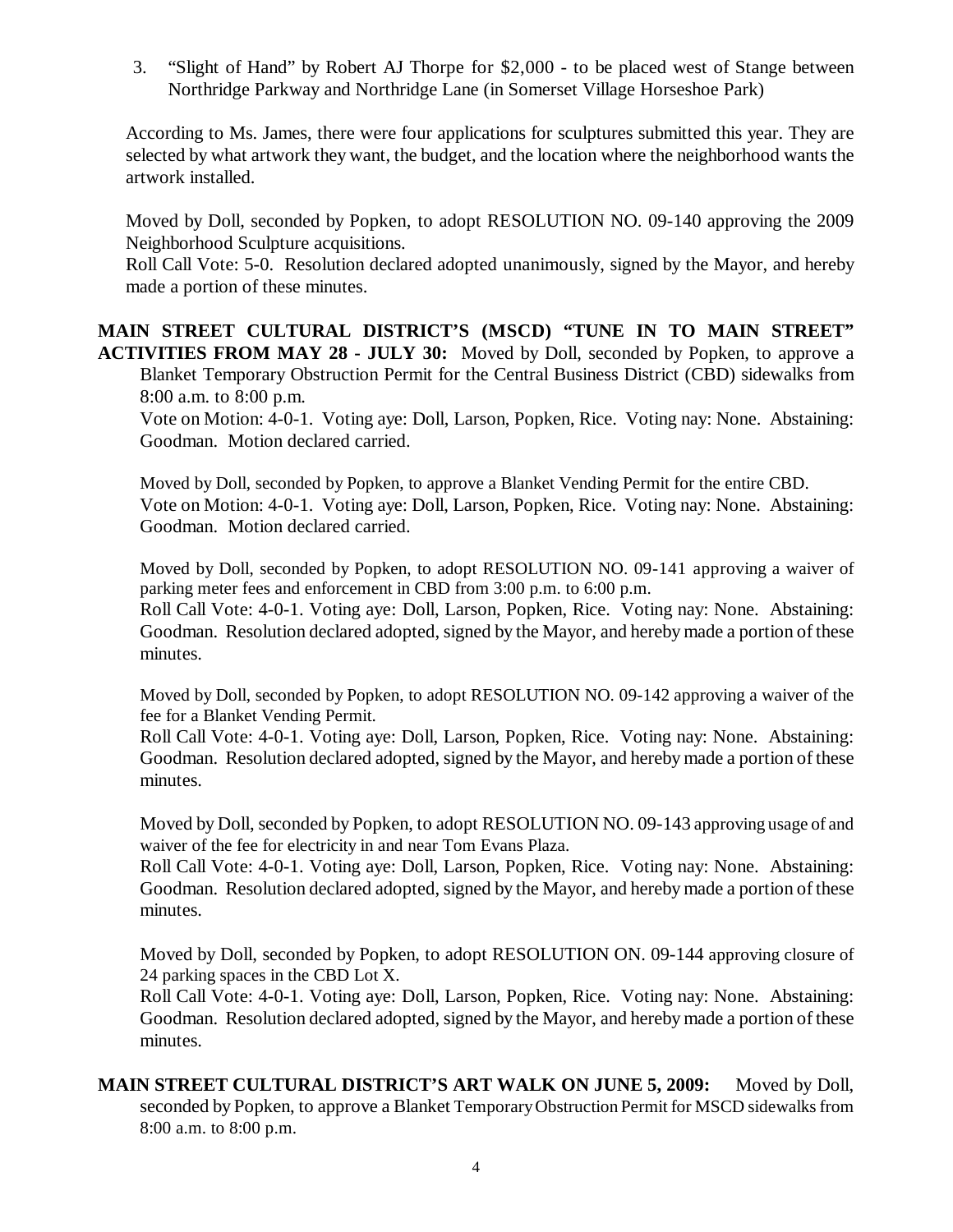Vote on Motion: 4-0-1. Voting aye: Doll, Larson, Popken, Rice. Voting nay: None. Abstaining: Goodman. Motion declared carried.

Moved by Doll, seconded by Popken, to approve a Blanket Vending Permit for the MSCD from 8:00 a.m. to 8:00 p.m.

Vote on Motion: 4-0-1. Voting aye: Doll, Larson, Popken, Rice. Voting nay: None. Abstaining: Goodman. Motion declared carried.

Moved by Doll, seconded by Popken, to adopt RESOLUTION NO. 09-145 approving a waiver of the fee for a Blanket Vending Permit.

Vote on Motion: 4-0-1. Voting aye: Doll, Larson, Popken, Rice. Voting nay: None. Abstaining: Goodman. Resolution declared adopted, signed by the Mayor, and hereby made a portion of these minutes.

Moved by Doll, seconded by Popken, to adopt RESOLUTION NO. 09-146 approving a waiver of the parking meter fees and enforcement for the MSCD from 3:00 p.m. to 8:00 p.m.

Vote on Motion: 4-0-1. Voting aye: Doll, Larson, Popken, Rice. Voting nay: None. Abstaining: Goodman. Resolution declared adopted, signed by the Mayor, and hereby made a portion of these minutes.

Moved by Doll, seconded by Popken, to adopt RESOLUTION NO. 09-147 closing two parking spaces on the southeast side of Kellogg Avenue for a food vendor.

Roll Call Vote: 4-0-1. Voting aye: Doll, Larson, Popken, Rice. Voting nay: None. Abstaining: Goodman. Resolution declared adopted, signed by the Mayor, and hereby made a portion of these minutes.

Moved by Doll, seconded by Popken, to adopt RESOLUTION NO. 09-148 approving usage of electricity in and near Tom Evans Plaza and a waiver of the fee therefor.

Roll Call Vote: 4-0-1. Voting aye: Doll, Larson, Popken, Rice. Voting nay: None. Abstaining: Goodman. Resolution declared adopted, signed by the Mayor, and hereby made a portion of these minutes.

## **REQUESTS FROM THE GOVERNMENT OF THE STUDENT BODY (GSB) PERTAINING**

**TO "ONE COMMUNITY" EVENT ON APRIL 24, 2009:** Representating the GSB, Lauren Suerth, 225 Welch Avenue, Ames, and Paul Keppy, 3414 Frederiksen Court, Ames, requested that the City contribute \$1,000 to the second annual "One Community" event on April 24, 2009. In addition to last year's contributors, the University and local businesses are planning on taking an active role in this year's celebration. This event will be held at Fire Station 2 in Campustown. According to Ms. Suerth, a portion of Chamberlain Street and Parking Lot Y will need to be closed, and they are requesting that parking enforcement be suspended from 1 to 9 PM and a waiver for electricity usage for this event. Ms. Suerth said that the event was so successful last year, the GSB decided that it was vital and necessary to continue this event. Due to miscommunication, the application was not submitted to the City in a timely manner.

Mayor Campbell expressed concerns about this event coming on the heels of the VEISHEA celebration, as City staff resources will be pretty well spent after that event. Council Member Doll asked to know what was expected of City staff for this event. Ms. Suerth again acknowledged that this request came late to the Council; they inadvertently missed that step. However, they are only asking to close Chamberlain Street from 1 to 9 PM, close the parking lot, waive enforcement of meters on that street, and waive the costs for electricity used by the band. Mr. Doll noted that last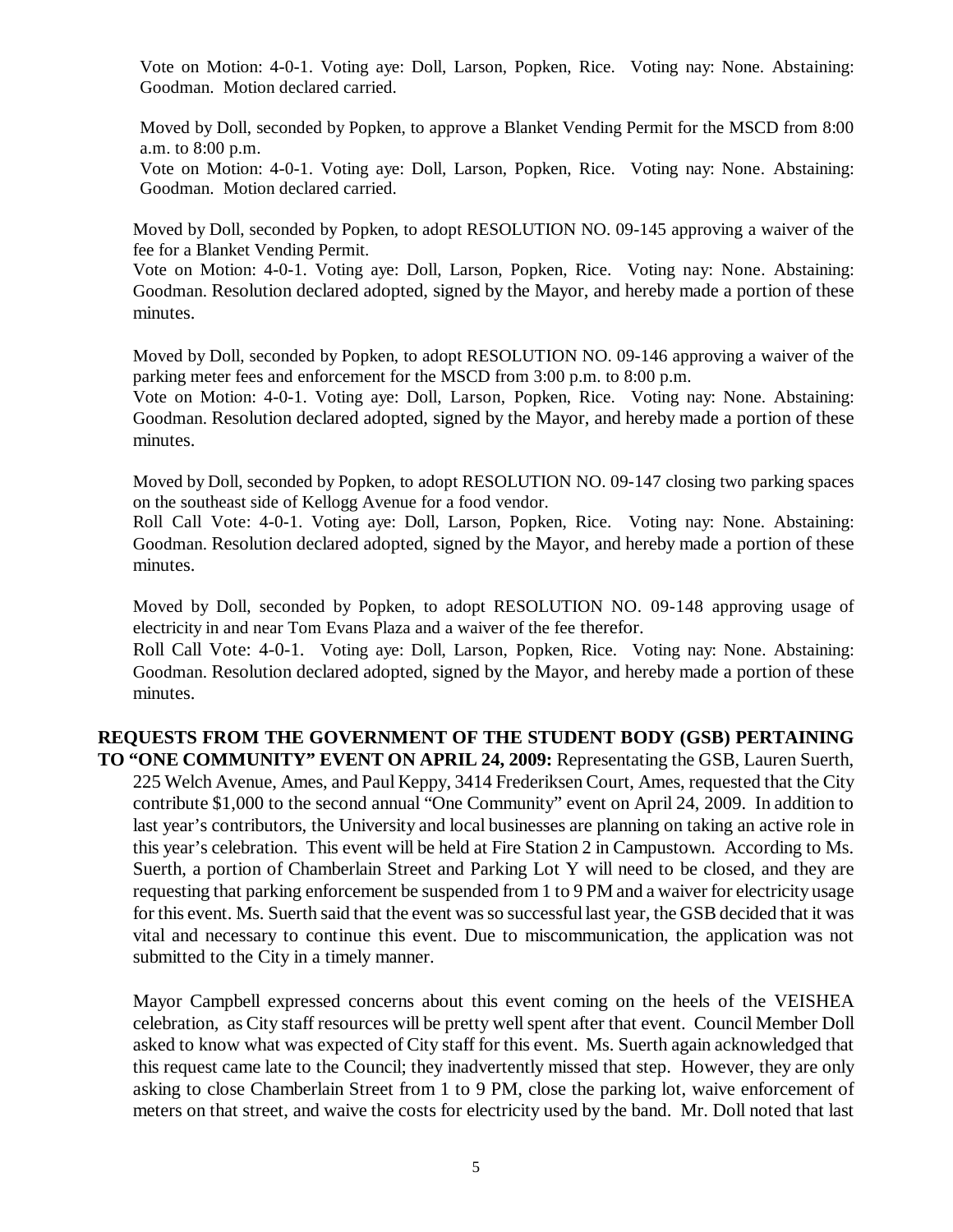year's event was run heavily by City staff, and asked if that would be the case again this year. Ms. Suesrth advised that students will run the event, but City staff is invited to assist. She noted that this would be a partnership among the students, University, and the City. Due to the late request to the City, Ms. Suerth said that the assistance of City staff will not be required; of course, they are welcome to attend. She stated that this celebration was initially being planned to mark the completion of Campustown Court, which was supposed to be finished by this date. It is also designed to show appreciation to the students for a great year.

Council Member Rice indicated that last year, this event was to be used as a spring welcome to new students and summer students. Council Member Larson said that a lot of effort is put into the fall welcome event, and considerable staff time and City financial resources are allocated toward that event. He pointed out that this event seems more like a thank you and not so much a spring welcome. Mr. Larson is concerned about City staff being asked to get involved in another large event right on the heels of VEISHEA. He would like to see the GSB help facilitate the acquisition of the Block Party Trailer and having that funding as well as funds from the City go towards that purchase.

Council Member Goodman acknowledged the reservations that the Council had in helping fund this event last year. However, he indicated that he would approve the City's financial allocation in the amount of \$1,000 for two reasons: (1) He thinks \$1,000 is reasonable, and (2) because he senses a different energy in the Campustown Student Association. That Association is more active than he has seen any other student association or business association in Campustown for years. He asked to know how much the GSB is contributing to this event. Ms. Suerth replied that the GSB will be contributing \$1,200.

Assistant City Manager Sheila Lundt stated that some City staff will be available to assist with this event. She believes that the students have done a good job in planning the event, and there is funding available in Contingency if the Council decides to allocate it.

Council Member Larson expressed his dismay that more time was not available to support this event. He suggested that, instead of holding this event, the funding and planning be put towards making the fall Welcome Back Students event a really outstanding event.

Moved by Doll, seconded by Rice, to adopt RESOLUTION NO. 09-149 approving the request for \$1,000, to be allocated from the Council Contingency account.

Council Member Rice indicated that this event meets two of the Council's goals: (1) rejuvenate Campustown and (2) strengthen neighborhoods.

Roll Call Vote: 5-0. Resolution declared adopted unanimously, signed by the Mayor, and hereby made a portion of these minutes.

Moved by Doll, seconded by Rice, to adopt RESOLUTION NO. 09-150 approving the temporary closure of a portion of Chamberlain Street and Parking Lot Y and suspension of parking enforcement from 1:00 p.m. to 9:00 p.m.

Roll Call Vote: 5-0. Resolution declared adopted unanimously, signed by the Mayor, and hereby made a portion of these minutes.

Moved by Doll, seconded by Rice, to adopt RESOLUTION NO. 09-151 approving usage of electricity and a waiver of the fee therefor.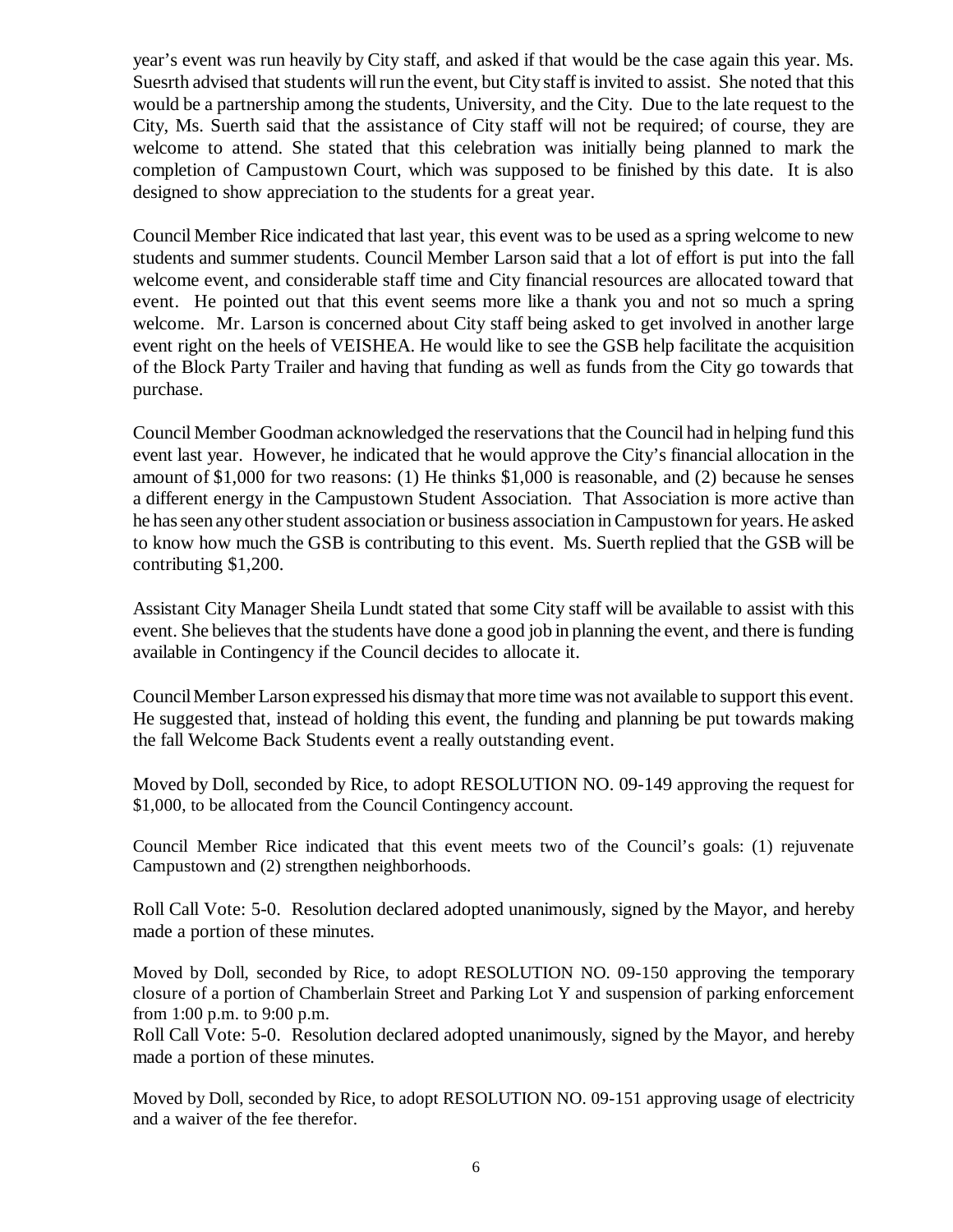Roll Call Vote: 5-0. Resolution declared adopted unanimously, signed by the Mayor, and hereby made a portion of these minutes.

**PROPERTY MAINTENANCE CODE VOLUNTEER PROGRAM:** Assistant City Manager Bob Kindred reminded the City Council members that one of the budget commitments they made to help strengthen neighborhoods was to add a Neighborhood Intern. He introduced Brian Mond, Neighborhood Intern, who has been working with City Neighborhood Planner Jeff Benson on devising a Volunteer Program for Property Maintenance.

Mr. Mond gave a report on the Volunteer Program for Property Maintenance. He said that a Volunteer Program for Property Maintenance would have several purposes to address the City Council's goal of strengthening neighborhoods. The Program would match people who need assistance improving their properties with volunteers who are willing to help with exterior property maintenance. It would mainly connect owner-occupied residents who are elderly, disabled, and/or low-income with students, neighbors, and neighborhood associations, who would perform exterior residential maintenance. The Story County Volunteer Center has offered to prioritize the requests for assistance, match the needs of property owners with the skills of volunteers, and organize the volunteers. Potential resources in addition to the Story County Volunteer Center and Iowa State University Interfraternity Council were named as neighborhood associations, other neighborhoods, faith groups, youth groups, student groups, service clubs and volunteer organizations, and individuals.

Council Member Popken asked to know how residents would ask for help. Mr. Mond advised that, after a complaint about property maintenance has been made, a City Inspector would provide the option for assistance to the property owner. Council Member Doll inquired as to whether it would be possible for a property owner to ask for assistance before a complaint was filed. Mr. Mond stated that it would be possible to do that.

Council Member Doll suggested that the Retired Senior Volunteer Program (RSVP) be contacted as a group that might like to assist.

Shellie Orngard advised that the Story County Volunteer Center serves116 non-profit organizations. It has not served person-to-person, however. Groups have helped low-income and elderly residents with weatherization projects, which come in at the recommendation of Mid-Iowa Community Action. Ms. Orngard requested that a recommendation from the City Inspector be made for assistance. She suggested that the Ames Volunteer Program start small and then incrementally increase its scope if funding and volunteer assistance is available.

Council Member Rice noted that people with low- or moderate-incomes might be able to apply to the Story County Housing Authority for grant funds and the City's Community Development Block Grant (CDBG) program.

Council Member Popken suggested that this type of Program would be a good one to implement regardless of whether or not the Residential Property Maintenance Code is adopted. Building Official David Brown indicated that there is currently a need for this Program.

Moved by Popken, seconded by Goodman, to direct staff to bring back options for proposed implementation of a Volunteer Program for property maintenance assistance.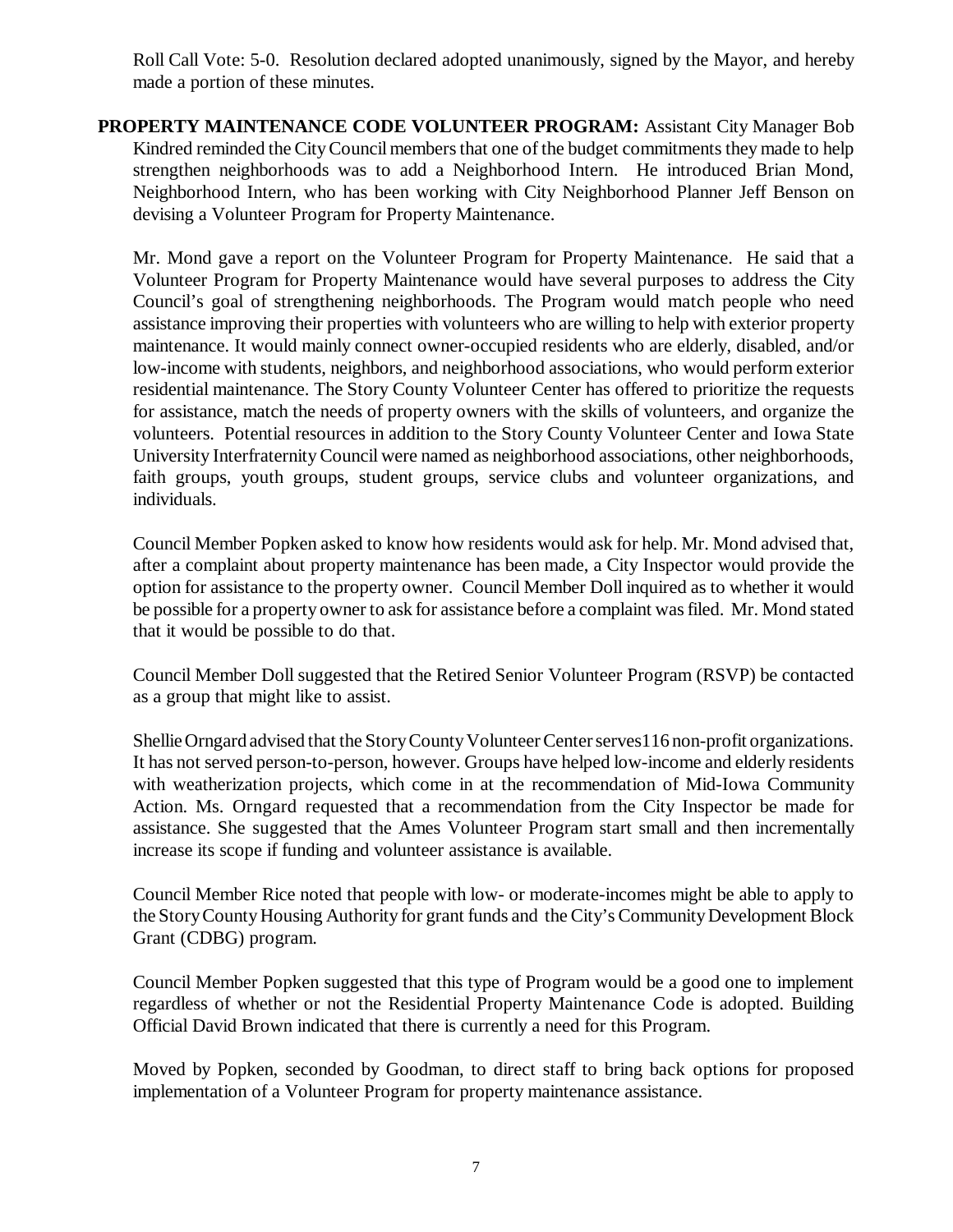Council Member Goodman said that "proposed implementation" is more aggressive than he wants to be without knowing all the details. He said that, whether or not there is a Property Maintenance Code, the idea of creating some sort of mechanism to help people make improvements when they cannot otherwise afford them would achieve some of the Council's goal.

Council Member Larson noted that he did not want the Story County Volunteer Center to be put on the spot tonight because it could be a huge implementation issue for them. After studying such a program, it might be that everything should be coordinated through the City.

Moved by Popken, seconded by Goodman, to direct staff to bring back options for a proposed Volunteer Program for assistance with property maintenance.

Planner Jeff Benson clarified that what was being proposed is "more than an idea and less than a proposal." He suggested that staff come back to the City Council with options. He noted that property maintenance is a responsibility, and the City is not trying to take over that responsibility for people.

Vote on Motion: 5-0. Motion declared carried unanimously.

- **PROPERTY MAINTENANCE CODE OPTIONS:** Assistant City Manager Kindred recalled that the Council had held a work session on this issue on March 30, 2009, and learned about the vast amount of input that had been received over the past several months. At that work session, the City Manager reviewed five options that could be taken by the City Council. After the public input received on March 30, a sixth option has been added, which is a variation of Option 4. He emphasized that staff believes there is a need for stronger emphasis on property maintenance to retain the quality of neighborhoods; however, they also realize that this is a very controversial issue. Mr. Kindred said that no matter what option is chosen, there will be opposition from members of the community. He specifically noted Option 4 and a new Option 6:
	- Option 4. Revise the Rental Housing Code (Chapter 13) to incorporate the recommendations of the Rental Housing Advisory Committee related to exterior and interior issues for rental housing units at this time and move ahead to establish a citizen committee to work with City staff to recommend minimum property maintenance standards for owner-occupied residential units for City Council consideration.

An ordinance would be brought back to the City Council that reflects the new language agreed to by the Rental Housing Committee regarding property maintenance standards for residential rental units. In addition, staff would work with a citizen committee to develop Code language focusing on the levels of the decision continuum for owner-occupied residential properties.

Option 6. Revise the Rental Housing Code (Chapter 13) to incorporate the recommendations of the Rental Housing Advisory Committee related to interior issues and establish a citizen committee to work with City staff to recommend minimum exterior property maintenance standards for both owner-occupied and rental residential units.

> An ordinance would be brought back to the City Council reflecting the new language agreed to by the Rental Housing Committee regarding the  $55 (+/-)$  interior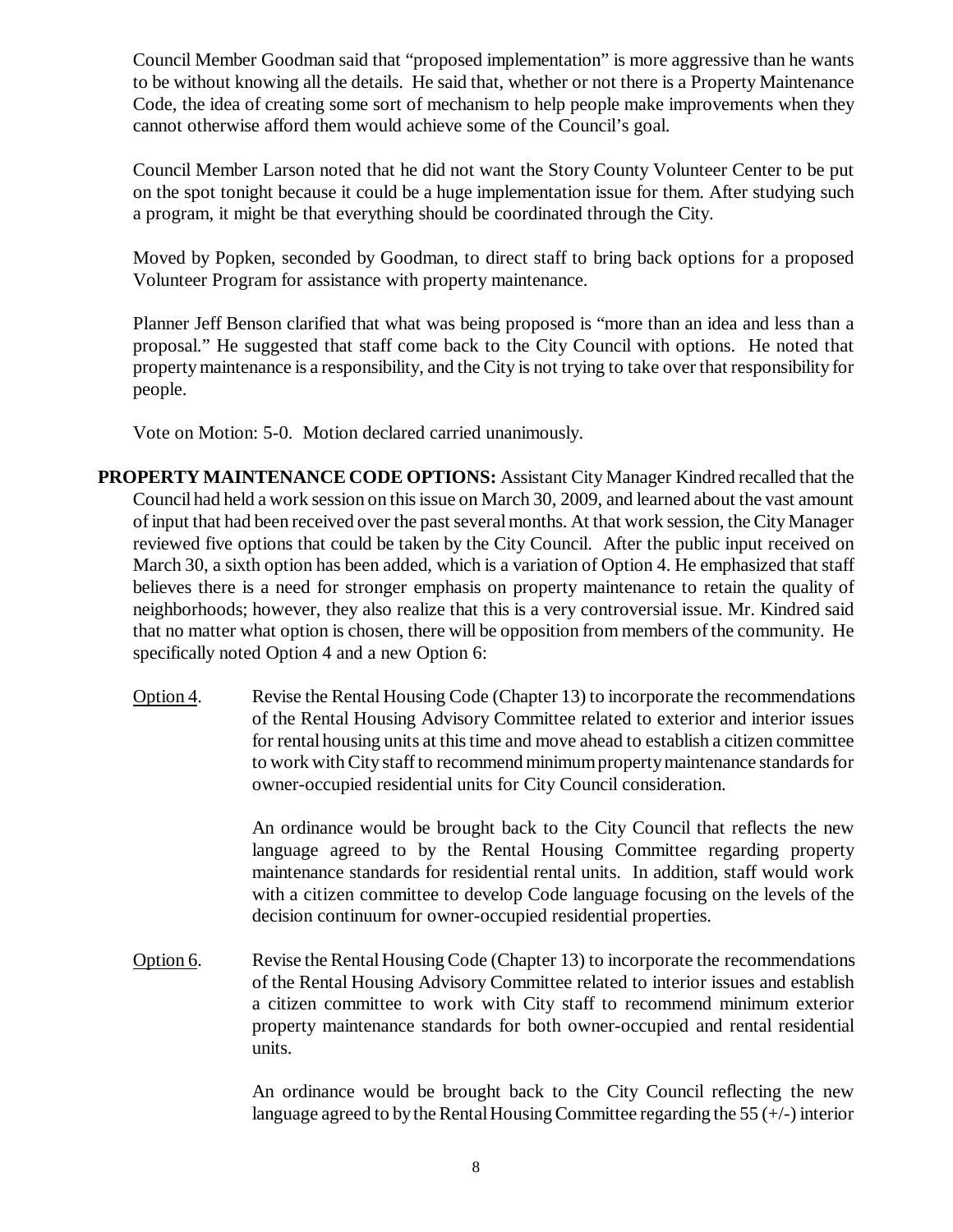issues related to rental housing units. These changes would be part of the modified Rental Housing Code.

Council would also delay action on exterior issues related to both rental and owneroccupied residential units until it receives recommendations from the new citizen committee. Eventual Code changes related to exterior residential property maintenance would become part of a City-wide Residential Property Maintenance Code that applies to both rental and owner-occupied units. Staff would work with the ad hoc citizen committee to develop Code language.

Referring to the 23 items from the Rental Property Code to be included for owner-occupied housing, and pertaining specifically to Option 6, Council Member Larson asked what exactly would be included as exterior items and if they would be aesthetic or safety-related. Chief Petersen advised that there are safety-related items that would be included in that list of 23. He gave examples as stairways, entrances, exits, ice build-up from gutters and downspouts. Council Member Popken asked staff to enumerate the items that would be safety-related. Chief Petersen noted that Option 6 also deals with the moratorium.

It was noted by Mayor Campbell that she had received a card from Mark Edwards indicating that he desired to speak; however, he was no longer present.

Dee Betts, 506 Jewel Drive, Ames, said that she was a member of the ad hoc Rental Housing Advisory Committee. She suggested that the Committee's recommendations be accepted in totality. Ms. Betts asked that adoption of the Rental Housing Code not be held up while another committee be set up to address the Residential Property Maintenance Code.

Council Member Goodman said that he would be comfortable keeping all safety-related items from the list of 23 in the list of requirements for the Property Maintenance Code, but not those pertaining to decorative features.

Moved by Rice, seconded by Doll, to approve Option No. 4: to revise the Rental Housing Code (Chapter 13) to incorporate the recommendations of the Rental Housing Advisory Committee related to exterior and interior issues for rental housing units at this time and move ahead to establish a citizen committee to work with the City staff to recommend minimum property maintenance standards for owner-occupied residential units for City Council consideration.

Council Member Doll asked to know how the penalties for not meeting the Code would be structured. He would like to see that covered the next time that this item is brought before the City Council. City Attorney Doug Marek said they have a draft prepared that contains those procedural mechanisms.

Council Member Goodman advised that, although he appreciated the work of the Committee, he would not be supporting the motion due to his feelings about equity and functionality. He noted that 71% of the complaints were against owner-occupied homes. Council Member Rice indicated that he would accept an amendment to his motion to also include owner-occupied units at this time.

A preference for Option 6 was expressed by Council Member Goodman. Assistant City Manager Kindred indicated that if the Council approved Option 6, the moratorium issue would need to also be addressed.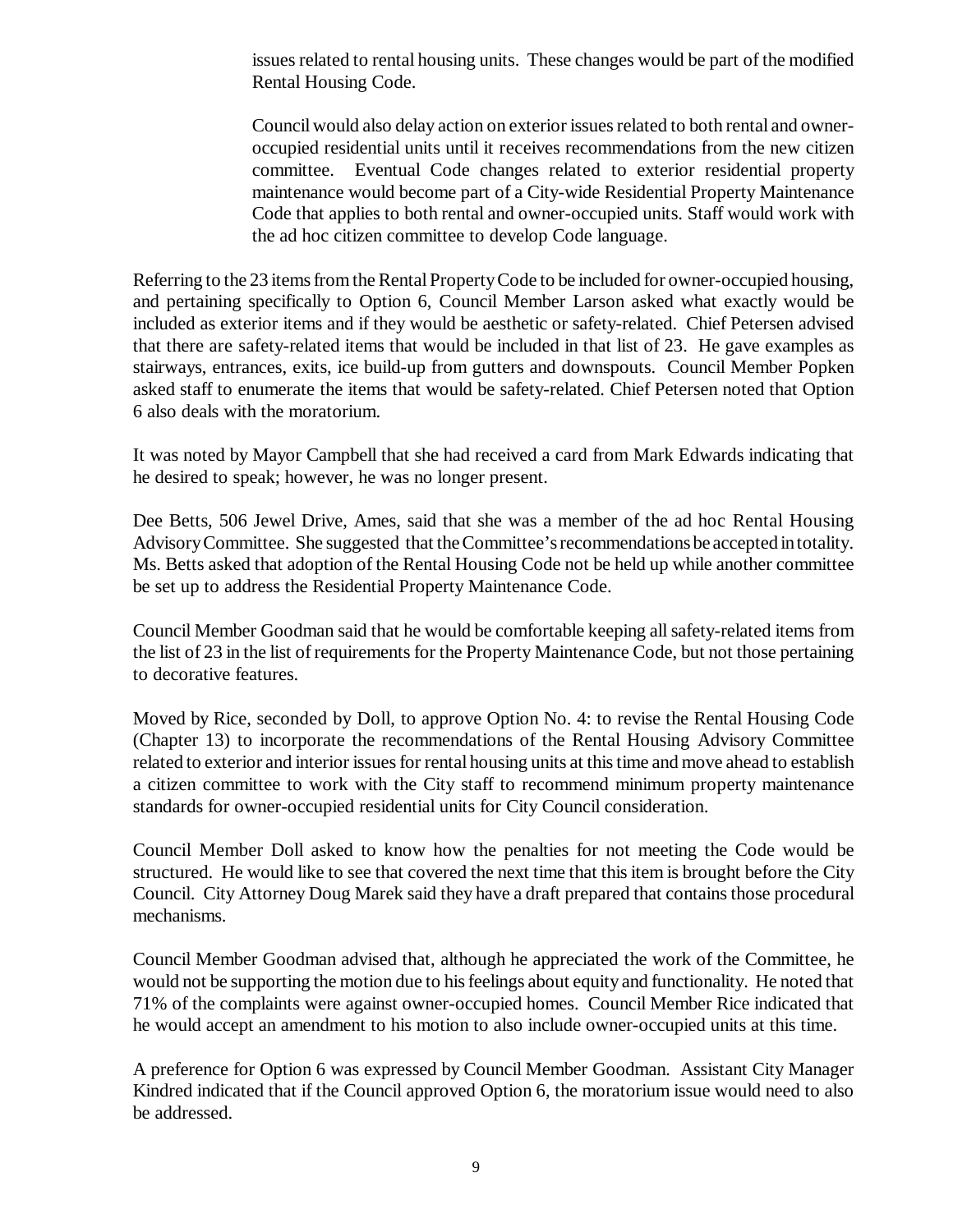Al Warren, 3121 Maplewood Road, Ames, noted that since the ordinance has not come back to the City Council in its final form, they had time if they wanted to pull out those 23 items. An idea that had been proposed by a member of the Committee was to have a chapter that would apply to every household (owner-occupied and rental) in Ames and a chapter that would apply only to rental units. Mr. Warren indicated that there is a lot of confusion currently in the community and direction was needed from the City Council.

David Brown, Building Official, recalled that one of the reasons the Rental Housing Code began being discussed over a year ago was because there had been staff turnover in the Inspections Division and interpretations were being made that were different than their predecessors. Their mission was to make the Code interpreted consistently the same by inspectors and property owners. He believes that the Committee has produced a clear set of rental standards, and City staff and property owners need those standards approved at this time. He believes the standards are fair and reasonable; however, they all require judgment to be rendered by an administrator. Mr. Brown urged the City Council to adopt the Rental Housing Code at this time and then move forward to arrive at standards for owner-occupied housing.

Vote on Motion: 3-2. Voting aye: Doll, Popken, Rice. Voting nay: Goodman, Larson. Motion declared carried.

Assistant City Manager Kindred advised that the next step would be for the draft Rental Housing Code be brought back to the City Council for approval. Staff will also come before Council with the proposed charge and committee make-up to work on a Residential Property Maintenance Code.

The meeting recessed at 9:15 p.m. and reconvened at 9:22 p.m.

**UPDATE ON POWER PLANT COAL SUPPLY OPTIONS:** Assistant City Manager Kindred stated that the City of Ames has no jurisdiction over the issue of annexation or location of the coal storage facility in Nevada. Staff's responsibility is to bring forth the best option for Ames taxpayers for this critical purchase.

Assistant Electric Services Director Brian Trower advised that on July 28, 2008, the City issued a Request for Proposals (RFP) for coal and coal transportation/delivery services to five coal companies and to three other entities that had expressed interest in providing transportation/delivery services. The purpose of that RFP was to secure a contract for coal and its transportation/delivery to the Power Plant beyond December 31, 2009, which is the expiration date of the current contracts. Proposals were received on September 3, 2008, from three coal companies to supply coal and from two other companies to provide transportation/delivery services. Mr. Trower noted that staff would be discussing only the transportation/delivery services tonight.

According to Mr. Trower, proposals for coal transportation/delivery services were received from Allliant Energy - Williams Bulk Transfer (AE-WBT) and Central Iowa Terminal. He noted that CIT's base price/ton was \$32.34 and AE-WBT was \$36.47 without escalation factored in. According to Mr. Trower, every \$500,000 equals a 1% increase in electric rates. Under CIT's proposal, the estimated rate increase necessary for coal movement and delivery only would be 4.90%; under AE-WBT's proposal, the rate increase necessary would be 7.40%. Mr. Trower noted that the proposal from Central Iowa Terminal (CIT) was for transportation/delivery services from a proposed coal terminal to be located and built on the Union Pacific rail line approximately one mile southwest of the city limits of Nevada, Iowa. He advised that after review of the two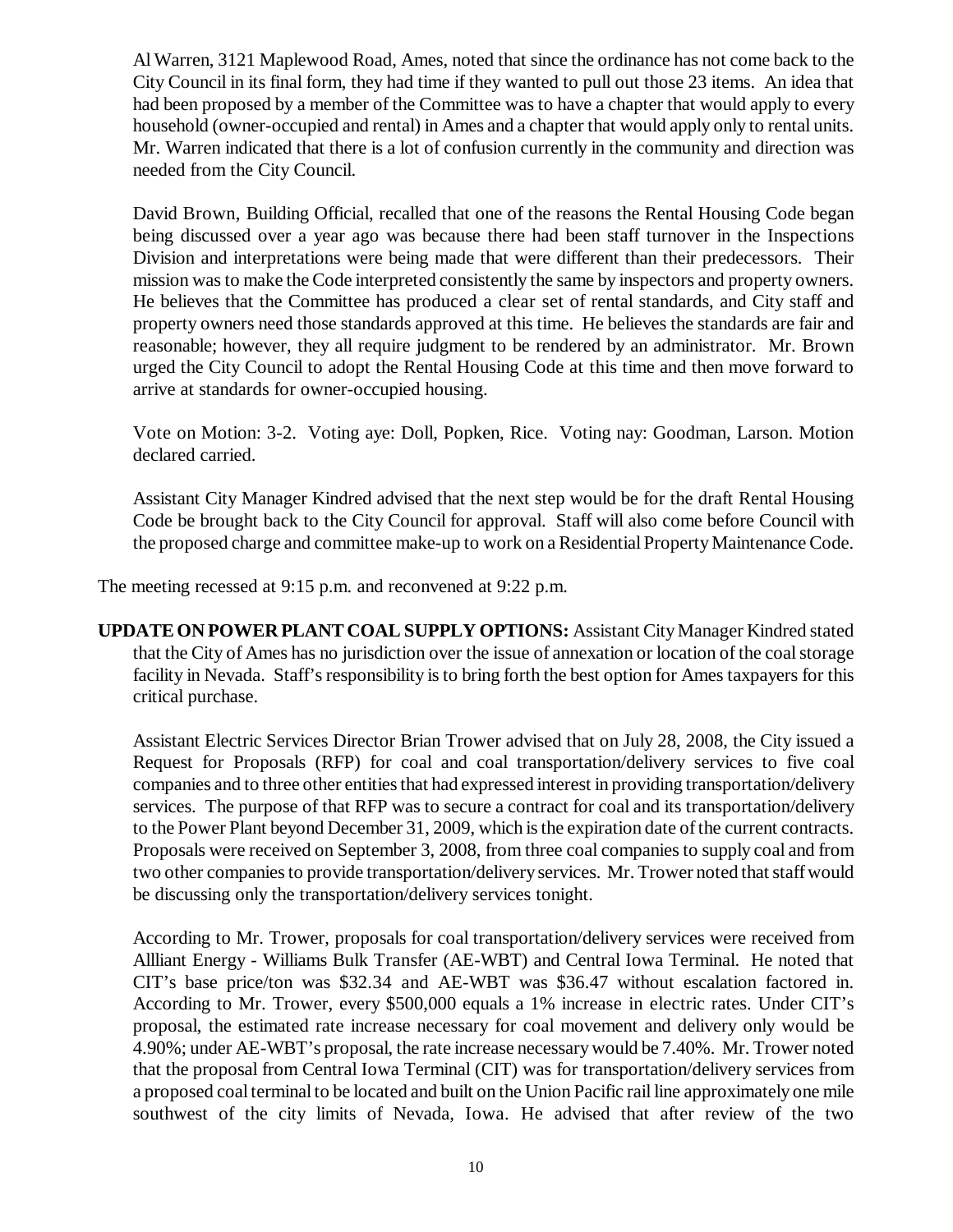transportation/delivery proposals, CIT's proposal was clearly favorable for the City and its electric ratepayers.

Mr. Trower presented the major features of the two proposals and contrasted the differences between them. The increase in annual coal transportation/delivery charges under a new contract (starting on January 1, 2010) would be \$2,448,437 for CIT and \$3,698,437 for AE-WBT. In summary, AE-WBT's cost for services would be \$1,250,000 greater than CIT's.

Another difference in the two proposals was that CIT's proposed pricing would be for a contract term of five years, while AE-WBT's would be for only one year. Mr. Trower advised that the RFP had asked for contract term lengths of either three, five, seven, or ten years. AE-WBT had initially responded that they were not able to meet the minimum contract term lengths, but later indicated that perhaps they could. To date, nothing in writing has been received from AE-WBT to that effect. It is staff's believe that AE-WBT would need a long-term agreement with the City to remain a reliable coal transportation option for the Power Plant.

Regarding coal storage, CIT's proposed coal terminal would have the capability of storing up to 30,000 tons for the City indefinitely at no additional charge. This would allow the Power Plant the option of reducing its on-site storage down to 10,000 to 15,000 tons and would mitigate coal shortage issues that have occurred in the past. Those occurrences have required the Power Plant to reduce normal output in order to conserve coal, and in one case, forced it to purchase replacement power an uneconomical prices. Electric Services Director Don Kom advised that 30,000 tons provides approximately 22 to 25 days' usage. Mr. Trower described incidents that had occurred when the City did not have enough coal and had to purchase replacement power. He advised that AE-WBT has no long-term storage capability. Its dome storage capability is intended to accommodate the surge of coal due to the unloading of unit trains. Once unloaded, the coal has to be moved expeditiously from the dome to the customer's destination. If that is not done, the coal will in a few weeks heat up by spontaneously combustion, risking a coal fire in the dome. CIT will compact all coal intended for long-term storage, essentially eliminating the risk of coal getting hot and catching fire.

Mr. Trower stated that the terminal's proximity to the Power Plant is also an issue. The terminal that CIT has proposed southwest of Nevada, Iowa, is approximately nine miles east of the Power Plant. AE-WBT's facility in Williams, Iowa, is 36 miles north of the Plant. If 312,000 tons of coal were hauled annually, hauling from AE-WBT would require 900,000 truck miles to accomplish the deliveries, but only 225,000 truck miles if hauled from CIT's proposed site. The benefits would be from savings of diesel fuel for trucking and the corresponding reduction of 1303 tons of  $CO<sub>2</sub>$ emissions on behalf of the environment. The faster cycle times for the shorter round trip to and from CIT's terminal near Nevada means that the same amount of coal could be hauled in a shorter window of time, resulting in reduced overtime costs for coal yard personnel. Also, the trucking and the receiving of coal would likely be performed safer because it should be accomplished during daylight hours.

Reducing the truck-miles and the turnaround times in the winter should result in a significant improvement in the reliability of coal supply to the Power Plant. Mr. Trower reiterated that last December (2008) and January (2009), due to a combination of factors, not the least of which was trucking issues associated with winter weather, the Power Plant was unable to receive sufficient coal and came precariously close to running out of coal. CIT's proposed terminal near Nevada with its proximity to the City's Power Plant would provide a significantly better outcome under similar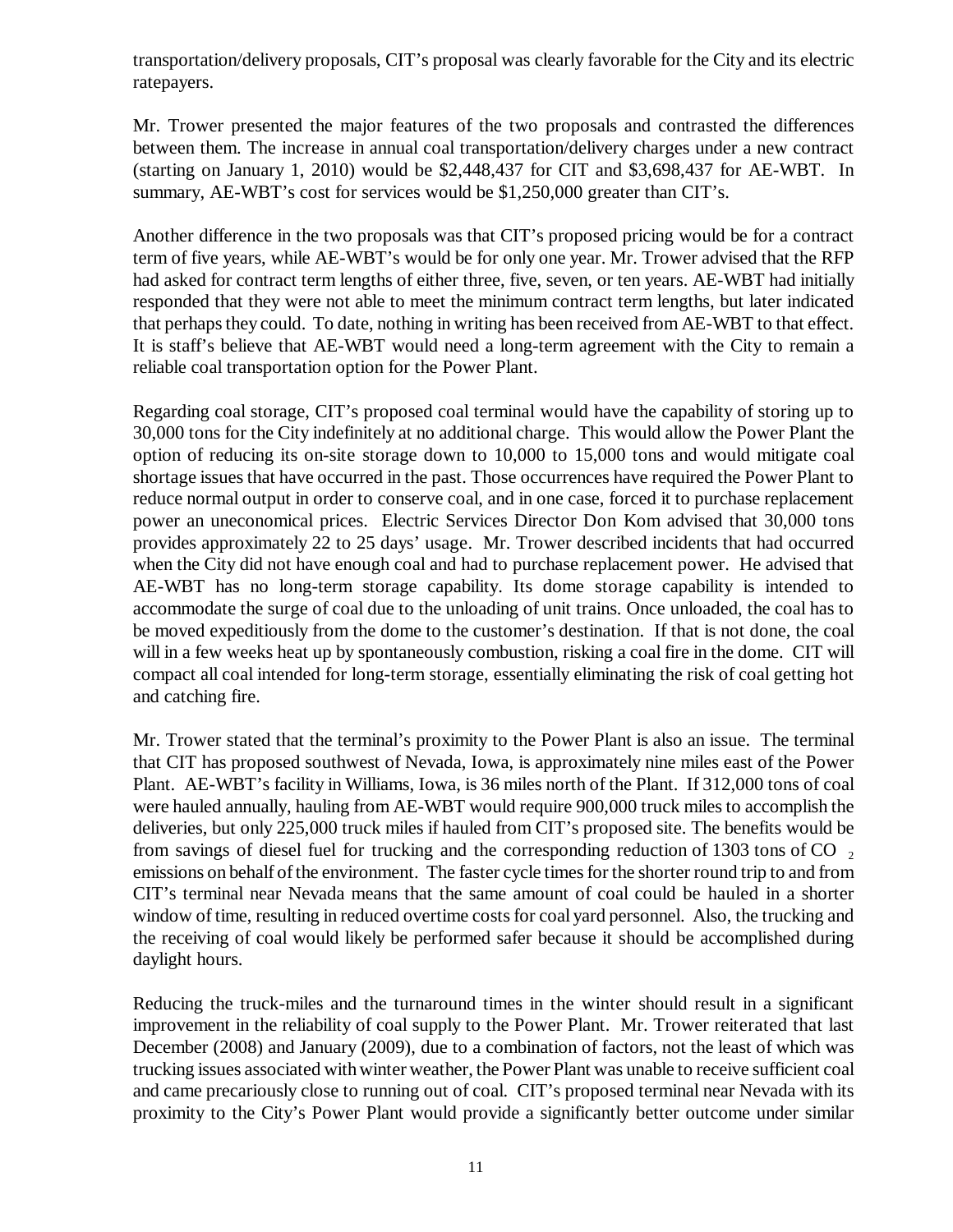circumstances. The road conditions that negatively impacted trucking this winter from AE-WBT would have affected trucks less on an 18 mile round-trip to CIT versus the 72 mile round-trip north on I-35 to AE-WBT. There would be a greater likelihood that trucks would operate on days with inclement winter weather, plus the turnaround time would be considerably shorter, resulting in more coal being delivered.

According to Mr. Trower, in addition to the December 2008-January 2009 incident, the City came very close to running out of coal during August and early September of 2008. This occurred during summer peaking season, at a time when the plant is capable of burning 1,250 to 1,500 tons coal per day. With less than 7,000 tons coal shown in inventory on August 10, 2008, the City got within approximately five (5) days of the Plant being out of coal and unable to generate electricity. The primary reason given by AE-WBT to explain the August-September 2008 coal delivery shortage was that trains hauling coal were backed up following the June rains and flooding in Iowa and in the Midwest.

Mr. Trower noted that CIT's proposal provides for a complete unit train of coal railcars, either by lease or by purchase. They have an additional agreement with the Union Pacific (UP) Railroad that the UP would loan CIT a train set of coal railcars if CIT's own train set would be taken out-ofservice. By contrast, AE-WBT relies upon the Burlington Northern Santa Fe (BNSF) Railroad to provide train sets to haul coal from the Peabody mine in Wyoming to their terminal in Williams, Iowa. This means that the BNSF has ultimate control of the train set and can take it away from AE-WBT's service to serve other customers. Mr. Trower advised that that actually occurred in early December of 2008. The BNSF requested AE-WBT to take a unit train out-of-service for one load cycle (approximately 7 days) the first week of December. That train set got lost in BNSF's system for at least three weeks and was eventually located in Illinois. Under pressure indirectly from the City of Ames along with direct pressure from AE-WBT, the BNSF put a different train set into service the last week of December to resume transportation of coal from the mine to Williams. Coal transported to CIT's proposed terminal outside of Nevada would be hauled from the mine by the Union Pacific (UP) Railroad.

Mr. Trower explained that coal transported to AE-WBT in Williams is first hauled from the mine by the Burlington Northern Santa Fe (BNSF) Railroad to Sioux City, Iowa, where the unit train is transferred over to the Canadian National (CN) Railroad who completes the haul to AE-WBT's terminal in Williams, Iowa. The single line haul to CIT's proposed terminal is obviously more straightforward which provides both economic and logistical advantages over a two-line haul. The two line haul necessary to serve AE-WBT involves more crews plus the coordination and placement of crews between the two railroads (BNSF and CN) in order to orchestrate the handoff that occurs in Sioux City, Iowa.

According to Mr. Trower, the terminal proposed by CIT would be able to provide the City of Ames Power Plant with the flexibility of using an assortment of coals in the event that it would want to switch or blend coals, or broker the City's coal supply via the Over the Counter (OTC) trading market. The OTC market for coal is very appealing in that the traded price for coal may be 25 to 50% less than the contract price for a similar coal. Mr. Trower said that contract coal prices for 8,400-8,800 Btu/lb coal out of the Powder River Basin (PRB) in the last half of 2008 ranged from approximately \$15/ton to more than \$20/ton. If the same coal that sells for \$20/ton under contract could be purchased on the OTC market for \$15/ton, the savings for the approximately 300,000 tons of coal that the City of Ames Power Plant needs annually is \$1,500,000. In order to consider OTC market coal, the Power Plant must be capable of burning a variety of coals that may be bought via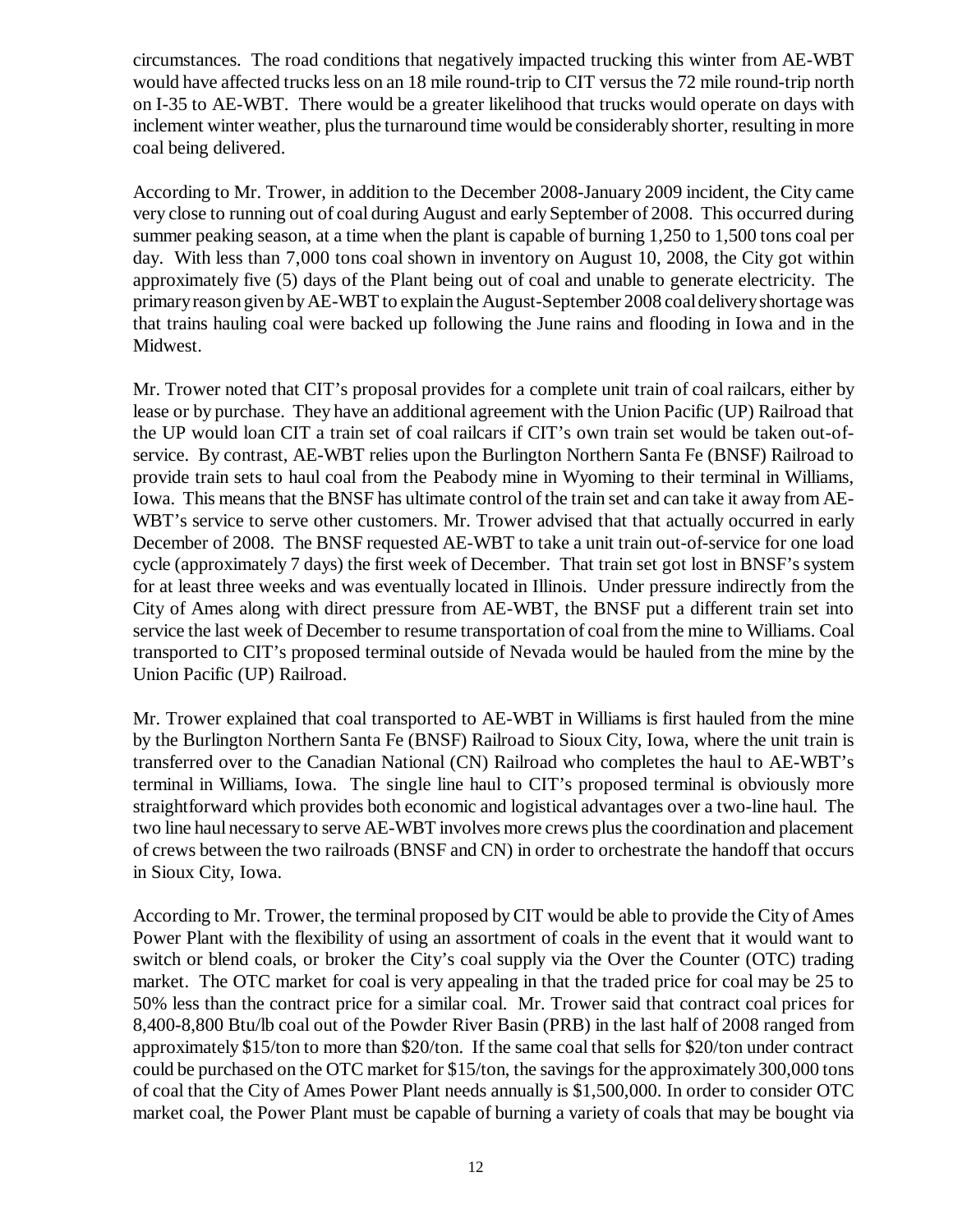the OTC market process. The market does not designate a specific coal in the bidding process; it can only specify certain parameters such as heating value (Btu/lb.), sulfur content (%), etc., that the bidders of coal into the market must meet. AE-WBT's coal terminal and dome does not have the room to unload different coals and keep them separate. Also, there are other customers that AE-WBT serves from their facility that do not have the flexibility to burn different coals or ones that have been blended or mixed. CIT's proposed terminal's capability to unload and store coals separately would provide options for flexibility and for favorable economics over the current capability of AE-WBT.

Assistant City Manager Lundt told the Council that no specific action was being asked for at this meeting. However, it is important that Council and the public also understand the economic and reliability advantages that would accrue to Ames Electric Services customers if such a facility were to be built. Director Kom stressed that having a reliable source of coal and its transportation is paramount to the successful operation of the City's Electric Utility.

Ms. Lundt advised that if CIT determines that their proposal to build a coal terminal in Nevada will not be possible, the City would issue a new RFT. The City concurrently is looking at how long it can wait; by June, decisions must be made.

Nancy Miller, 23584 - 600<sup>th</sup> Avenue, Nevada, pointed out that she does not represent all residents of Nevada, but does represent "most" of them and certainly all of the members of the "No Coal Team." Ms. Miller said she can't believe that Ames Electric Services thinks that the Nevada "coal dump" is still a possibility and referred to those associated with Ames government as being afflicted with a disease that "causes blindness, loss of hearing, and a significant decline in reasoning". She emphatically stated that the City of Nevada and the Story County Board of Supervisors have said no to the CIT "coal dump;" it is a "dead issue." Ms. Miller said that other communities in Story County "do not exist just for the benefit of Ames," and those communities should not just "have to suck it up so that Ames can get whatever" it wants. She asked why the residents of Story County should subsidize the electric rates for Ames residents. Ms. Miller noted that other sites in Boone County are being looked at for coal dump sites, and she warned the Ames residents about the coal dust infiltrating the City from the west. She recommended that Ames locate its coal dump next to the railroad tracks or annex land to the west. Ames would then have the "best of both worlds – the approximately whopping \$35,000/year in tax money and the estimated eight additional jobs." Ms. Miller said that Ames has no jurisdiction over the unincorporated areas of Story County.

**PURCHASING POLICIES:** Purchasing Agent Luana Stoneking explained the lay-out of the new Purchasing Policies & Procedures Manual. The Manual is divided into two sections. For the first time, a guide to Purchasing's intranet site has been included. Ms. Stoneking advised that every two years, staff reviews the Policies and Procedures, and revisions are made periodically as areas that can be improved are identified.

**Review of previously approved policy changes (2003-present) relating to State Auditor recommendations:** Finance Director Duane Pitcher recalled that a report pertaining to the State Auditor's recommendations was presented to the City Council on March 10, 2009. The period of the State Auditor's review began in 2003, and there have been numerous changes to the Purchasing Manual since that time. Since May 2003, there have been five revisions to the purchasing policies that either clarified or revised the policy relating to change orders. The most significant of those revisions, in June 2007, increased the limits of authority for contract changes to match contract award authority. Additional revisions are proposed to further clarify the policy, as follows: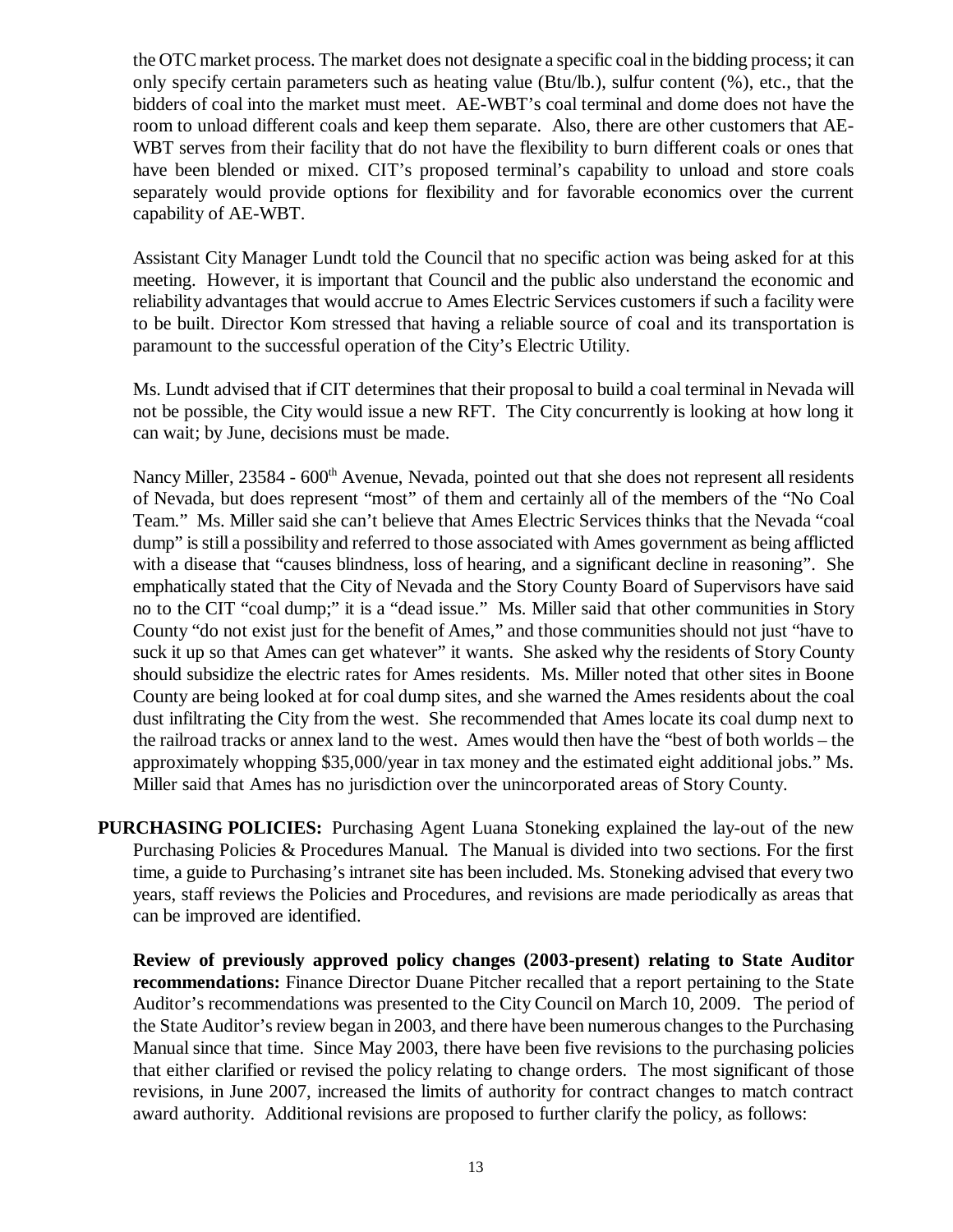- 1. That payments are supported by sufficient supporting documentation and retention of documents related to contractual requirements.
- 2. Additions and clarifications dealing with documentation and records retention are proposed in numerous sections and would apply to all types of purchasing documents.

Mr. Pitcher advised that a review of the City's Records Retention Schedule is being done city-wide; however, the areas specifically recommended by the Auditor's Report were covered. Those specifically were:

- 1. Retention of rejected bids and proposals
- 2. Documentation to demonstrate compliance with the contract

Ms. Stoneking reviewed the proposed revisions that are unrelated to the State Auditor's Report. The most significant change would be an increase in the small purchase, capital, and procurement card single transaction limit from \$1,000 to \$2,500. This is the threshold at which a purchase order is required.

According to Ms. Stoneking, the Purchasing Division will conduct training and information sessions with employees in user departments to inform them of the revisions and to replace their existing manuals. The policies and procedures are also available on the Purchasing Division Intranet site.

Moved by Popken, seconded by Goodman, to adopt RESOLUTION NO. 09-152 approving proposed revisions related to the State Audit Report.

Roll Call Vote: 5-0. Resolution declared adopted unanimously, signed by the Mayor, and hereby made a portion of these minutes.

Moved by Goodman, seconded by Rice, to adopt RESOLUTION NO. 09-153 approving proposed purchasing policies effective June 1, 2009.

Roll Call Vote: 5-0. Resolution declared adopted unanimously, signed by the Mayor, and hereby made a portion of these minutes.

**PROCESS FOR HIRING PROFESSIONAL SERVICES CONTRACTORS:** Ms. Stoneking explained that the City contracts for many types of services that are considered "professional services" for budget and accounting purposes. The more traditional professional services are based on professional licensing and include architectural and engineering services, landscape architecture services, legal services, some medical services, and public accounting services. The current purchasing policy calls for competitive written proposals to be solicited when the cost of professional services is \$50,000 or more. When the proposed work is included in a Federal or State grant, the threshold amount may be lower and grant requirements may apply.

According to Ms. Stoneking, the City's purchasing policies include a provision that an exception to the requirement for competitive proposals may be requested if the proposed consultant has previously performed related work on the system for which services are being contracted and if contracting with another professional would cause additional expense to the City in order for the consultant to become familiar with the system. The request to waive the policy would be

submitted to the City Council if the cost is \$50,000 or more. Ms. Stoneking said this oftentimes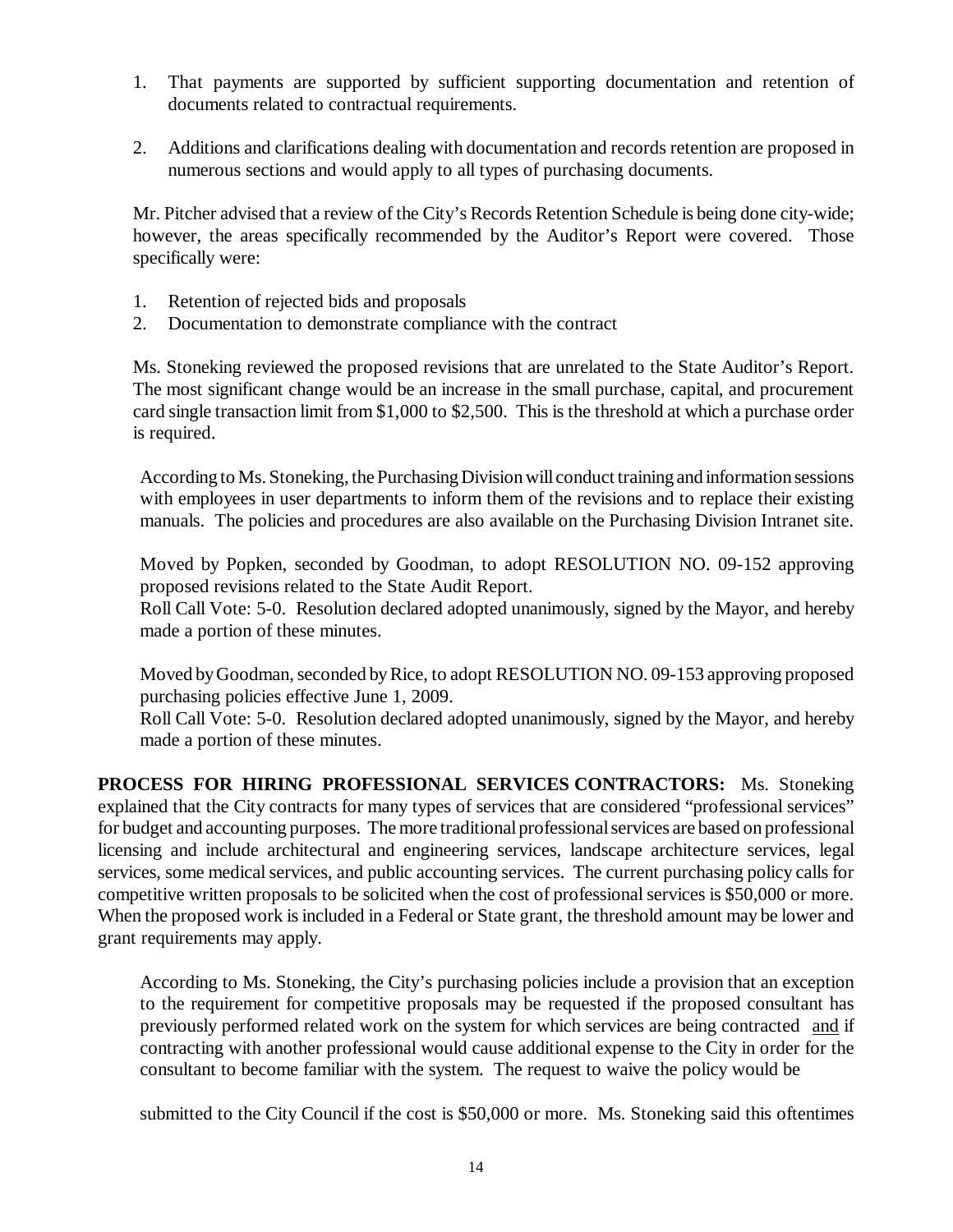also occurs with smaller projects.

Ms. Stoneking advised that most requests for proposals (RFP) for professional services, particularly for architectural and engineering services, are solicited directly by the City's departments. Most departments try to solicit competitive proposals if there appears to be a benefit to doing so, even if the cost is expected to be less than \$50,000.

According to Ms. Stoneking, firms who have an interest in contracting with the City initiate and then maintain contact with departments to keep them informed about the services they provide. Staff in the various departments learn about firms who provide professional services relating to their needs through information provided directly by these firms, through attendance at conference and trade shows, and through peers and supporting organizations. The City's Purchasing Division maintains lists of firms who have submitted requests to be on "bidders lists" and these lists are available to all departments. Departments also contact firms with whom they have had positive experiences on prior contracts. Public Works and Water & Pollution Control maintain formal lists of firms providing various types of professional services and send notification of projects based on those lists. Some departments contact Purchasing to determine if a list exists. Some departments develop lists of potential providers through contact with other City departments or their peers in other cities and utilities. Electric Services also researches potential providers via the Internet if a list of potential providers does not exist.

Ms. Stoneking further stated that projects funded by Federal and State grants frequently have a requirement that potential providers be pre-qualified in that particular type of work in order to submit a proposal, or that an established list of potential providers such as registered targeted small businesses be notified. Large projects may be posted on a departmental web site or on the Purchasing Division web site. When required by a grant or determined to be appropriate, a notice is published in the local newspaper or in a trade publication.

Municipal Engineer Tracy Warner pointed out that when RFPs are issued for professional services, such as architectural and engineering services, the proposal documents include at least a project description, submittal requirements, and evaluation criteria. Some RFPs, particularly those with a large scope of services, have minimum quality requirements including experience in successfully completing work of a similar size and scope. Qualifications are critical, including both the firm and the proposed project team. If the information a department has about a firm and its staff indicates that the minimum qualifications would not be met or that the firm does not provide the services to be contracted, then that firm would not be invited to submit a proposal. However, any firm contacting the department issuing the RFP or Purchasing to ask for proposal documents would receive them and could submit a proposal. Ms. Warner pointed out that there are also very specialized services with no qualified pool of competitors in the area. She gave specific examples of RFPs that yielded over a hundred responses. Also, she pointed out that it can cost thousands of dollars to prepare a proposal, and if working in the City of Ames is not in a company's marketing plan, they are not going to submit one.

Assistant City Manager Kindred summarized that the onus is on the service-provider to inform the City of Ames that they are interested in bidding on projects. Ms. Lundt pointed out that large projects over a five-year period are listed in the City's Capital Improvements Plan.

**IDENTITY THEFT PREVENTION PROGRAMF** inance Director Pitcher advised that modifications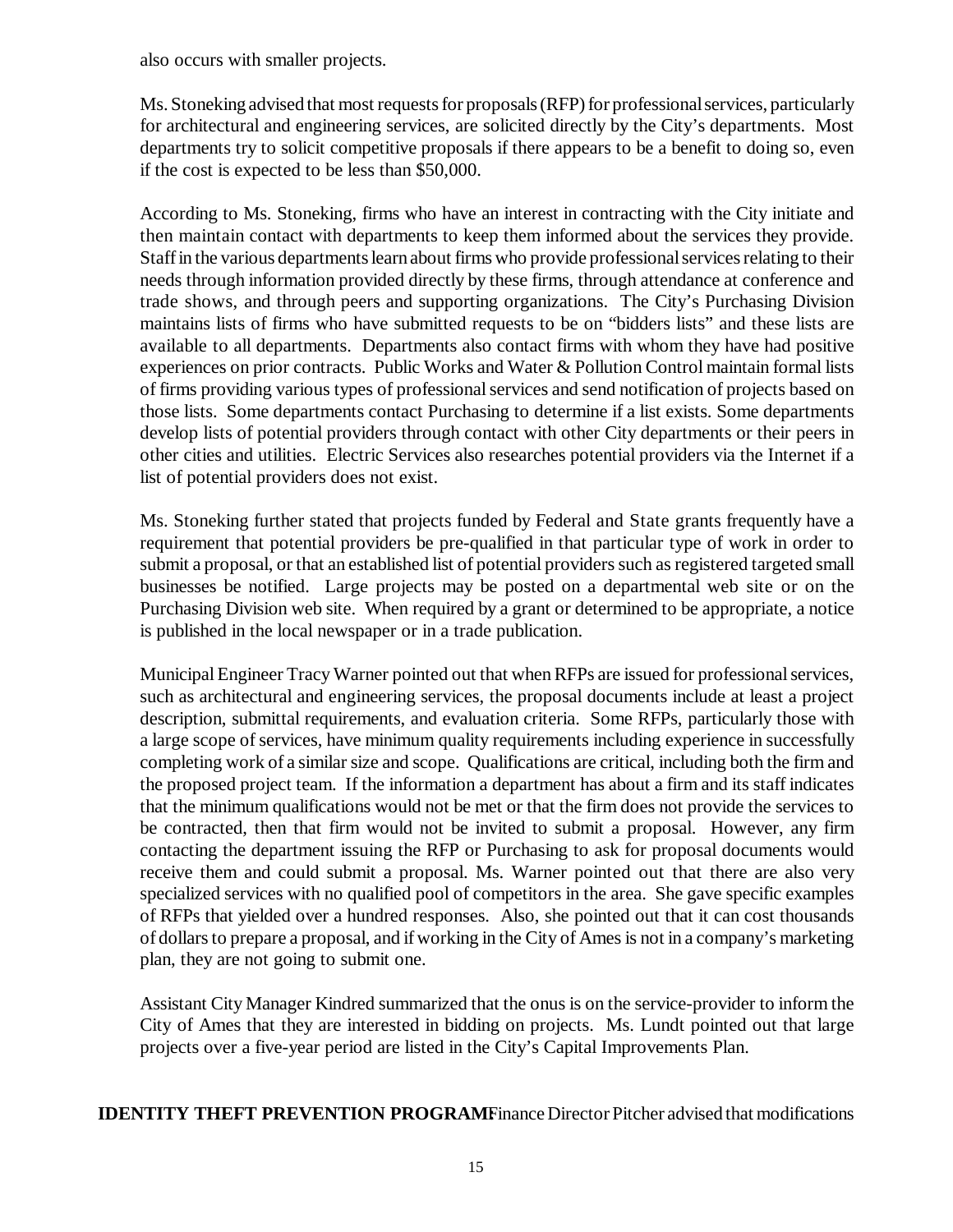to the Fair and Accurate Credit Transactions Act of 2003 (FACT), administered by the Federal Trade Commission (FTC), require that all public utilities formally establish and maintain an Identity Theft Prevention Program. The purpose of the Program is to help prevent, detect, and mitigate identity theft by establishing a process to identify and report transactions that indicate a pattern, practice, or specific activity of the possible existence of identity theft. Mr. Pitcher reviewed the required elements of the Program. He advised that a Privacy Committee consisting of City staff was established, conducted a needs assessment, and drafted a Program for the City based on FTC guidelines, specific training, and information provided by the Iowa Association of Public Utilities. This Program now needs approval of the City Council and is required to be in place by May 1, 2009.

Moved by Popken, seconded by Rice, to adopt RESOLUTION NO. 09-154 approving the City's Identity Theft Prevention program.

Roll Call Vote: 5-0. Resolution declared adopted unanimously, signed by the Mayor, and hereby made a portion of these minutes.

**ISSUANCE OF GENERAL OBLIGATION REFUNDING BONDS, SERIES 2009A:** Moved by Goodman, seconded by Doll, to adopt RESOLUTION NO. 09-155 providing for issuance of \$6,995,000 General Obligation Refunding Bonds, Series 2009A, and providing for levy of taxes to pay same.

Roll Call Vote: 5-0. Resolution declared adopted unanimously, signed by the Mayor, and hereby made a portion of these minutes.

**UPDATE ON OUTSTANDING ECONOMIC DEVELOPMENT LOANSFinance Director Pitcher** advised that the City currently has five outstanding economic development loans. The loans are current with the exception of Home Styling Furniture and BioForce Nanoscience.

Home Styling Furniture. City Attorney Marek presented a detailed loan status report pertaining to Home Styling Furniture. He advised that, in December 2005, this matter was brought to the City Council for direction on how to proceed. At that time, Home Styling Furniture owned outstanding principal plus interest and job penalties totaling \$99,997.90. The City Council directed staff to negotiate an agreement prorating penalties on both loans on the basis of 13.5 of 35 required jobs having been created. The result would have been a penalty of approximately \$50,000 plus any outstanding debt of principal and interest. Nadler Brothers, which had assumed all obligations of Home Styling Furniture, has not agreed to prorated penalties. Barry Nadler indicated by telephone to Mr. Marek that Nadler Brothers Company never intended to assume the obligations of Home Styling Furniture for job creation, but even if it had, the obligations would have been satisfied by jobs created by other Nadler Company business ventures in Ames. Mr. Marek presented three options to the City Council:

- 1. Declare the loans in default, and if necessary, proceed with litigation against Nadler Brothers Company for the outstanding principal plus interest and job penalties totaling \$99,997
- 2. Waive the penalty provisions, but proceed to collect, with litigation, if necessary, outstanding principal and interest (approximately \$5,000) on the Revolving Loan
- 3. Waive the penalty provisions and write-off the debt

Mr. Marek advised that, if the Council is inclined to pursue collection, he recommended that both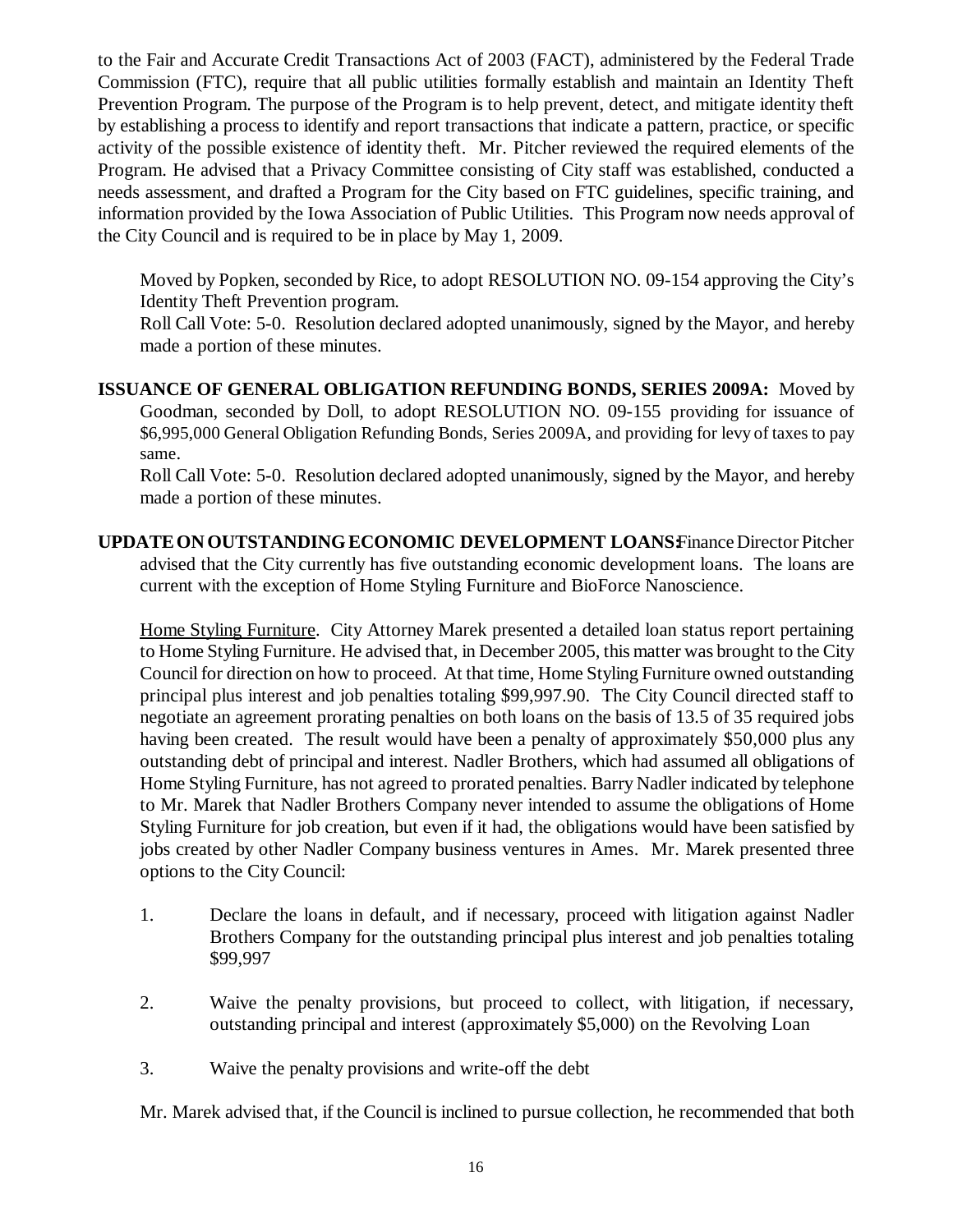loans be declared in default. However, if the Council believes that the penalties should not apply in this case, direction not to pursue should be given to him. It was reported by Mr. Marek that the City does have the loan agreements and the guarantees; the loan agreements provide that the agreement continues until fully collected.

Moved by Goodman, seconded by Popken, to direct the City Attorney to pursue collecting the outstanding principal plus interest and job penalties in the amount of \$99,997. Vote on Motion: 5-0. Motion declared carried unanimously.

BioForce Nanoscience. Finance Director Pitcher advised that BioForce Nanoscience is a small, publicly traded company based in Ames that develops diagnostic and research testing equipment for the biomedical field. The company does not yet produce profits and has been dependent on continued equity contributions and loans to fund current operations. With the current financial situation, both equity and debt funding have been difficult to obtain.

Greg Brown, CFO of BioForce Nanoscience, 5614 Thunder Road, Ames, said that their product was introduced to the market in 2006. The product sells for approximately \$100,000. They must sell 24 units/year to break even. In 2008, they ran at about half the revenue level they needed to break even. According to Mr. Brown, they have cut their expenses as much as possible. He said that the companies that typically fund companies like BioForce Nanoscience are no longer in existence. At this time, the company is not generating cash flow adequate to pay outstanding loans and continue operations. They are hoping for increased sales and are asking to be given until early July 2009 to follow-up on working out options for making the loan current.

Moved by Goodman, seconded by Rice, to direct staff to provide additional time for BioForce Nanoscience to improve cash flow and work out terms to get the loan current.

Finance Director Pitcher indicated that staff would be reporting back to the City Council on this issue in July.

Vote on Motion: 5-0. Motion declared carried unanimously.

Quality Attributes Software, Inc. Mr. Pitcher explained that Quality Attributes Software, Inc., (QAS) is an Ames-based software development company engaged in the integration, monitoring, collection, and display of building control systems and the energy used by buildings from any number of data points. This company was recently sold to Visenergy, Inc. Visenergy is a New Jersey-based solar electric engineering firm that offers turnkey solar electric systems for residential, commercial, and government clients. Visenergy has asked that the City assign the current outstanding loan to QAS to Visenergy. The QAS loan terms included a provision for a personal guarantee for the loan, and according to Mr. Pitcher, the CEO of Visenergy has agreed to provide a replacement personal guarantee. Visenergy plans to keep the operations of QAS located in Ames, and if they do choose to move the company, would still be subject to default and penalties

related to moving the company out of Ames. Mr. Pitcher noted that the Iowa Department of Economic Development has agreed to the sale.

Moved by Larson, seconded by Goodman, to adopt RESOLUTION NO. 09-156 agreeing to the sale of the company to Visenergy, transfer ownership to Visenergy, and replace personal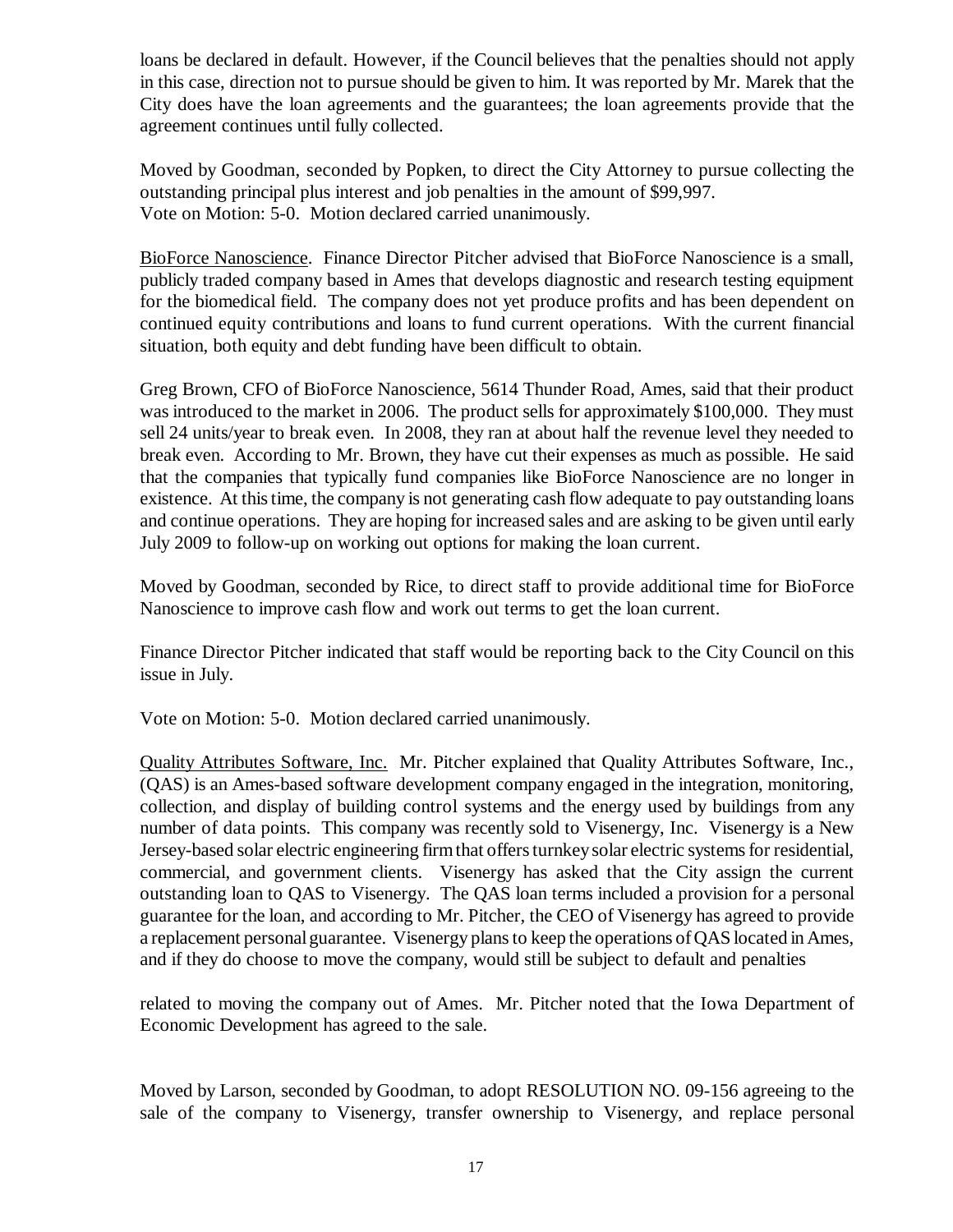guarantees.

Roll Call Vote: 5-0. Resolution declared adopted unanimously, signed by the Mayor, and hereby made a portion of these minutes.

**ADA HAYDEN HERITAGE PARK FISHING REGULATIONS AND IDNR GRANT PERTAINING TO FISHING PIER:** Mayor Campbell noted that these two items had been pulled from the Agenda by staff.

**INTENSITY REQUIREMENT IN GENERAL INDUSTRIAL (GI) DISTRICT:** Planning and Housing Director Steve Osguthorpe reminded the City Council members that when they had decided to eliminate the floor-area ratio from the GI District in October 2008, he had introduced the idea of implementing something similar to shadow-platting to provide for maximum density. Mr. Osguthorpe explained four options for the Council's consideration, three of which would necessitate text amendments to the GI development standards in Section 29.901(3). He noted that the Planning & Zoning Commission had, by a vote of 5-0, recommended to retain the existing language and make no changes to the development standards for the GI District. Mr. Osguthorpe said that if the City Council members felt additional standards were necessary to ensure the efficient use of industrial land, they should choose to require a 30-foot side setback for parcels that did not meet the 35% lot coverage. Director Osguthorpe added that, after looking at aerial photographs and seeing what 50% lot coverage looks like compared to 35%, staff realized that 35% appeared to be sufficient.

City Planner Charlie Kuester advised that, presently, with a minimum threshold of 50%, about 60% of the lots would be out of conformity. If 35% minimum lot coverage and a 30-foot setback were required, 25% would be non-conforming. He showed examples along the South Bell corridor.

 Moved by Larson, seconded by Doll, to not amend Sections 29.901(3) and/or (4); thus, retain the existing requirements.

Council Member Goodman voiced that he agrees with the Planning & Zoning Commission, but on TIF parks, he feels the City should have higher standards, i.e., more requirements. He wants to make sure that the City has a good return for its tax dollars.

Council Member Popken voiced his concern that industrial land is not being used efficiently. He feels perhaps that Option 2 (adopting the language proposed by staff to adopt either Option A, Option B, or Option C to create a Minimum Development Coverage standard) might be best.

Council Member Larson said that there doesn't seem to be a problem that needs to be fixed. Speaking to his fellow Council members, he said that he hoped that the Council would get to the point where when the advisory boards and commissions and the City staff tells them to do something, the Council actually goes along with their recommendation.

Chuck Winkleblack,  $105 S$ .  $16<sup>th</sup>$  Street, Ames, agreed that if the City has a stake in the TIF District, Assessment Agreements should be entered into to ensure proper development. However, for other types of development, he believes that the market should dictate. Mr. Winkleblack added that he is not sure how much land will be developed at market rate, because there seems to be so many "give-aways." He thinks that many TIF projects will be done in the foreseeable future, and hopefully, those will be good for the City and for the developers. In Mr. Winkleblack's opinion, there are so many things that may be built on industrial land, and sometimes, it is appropriate to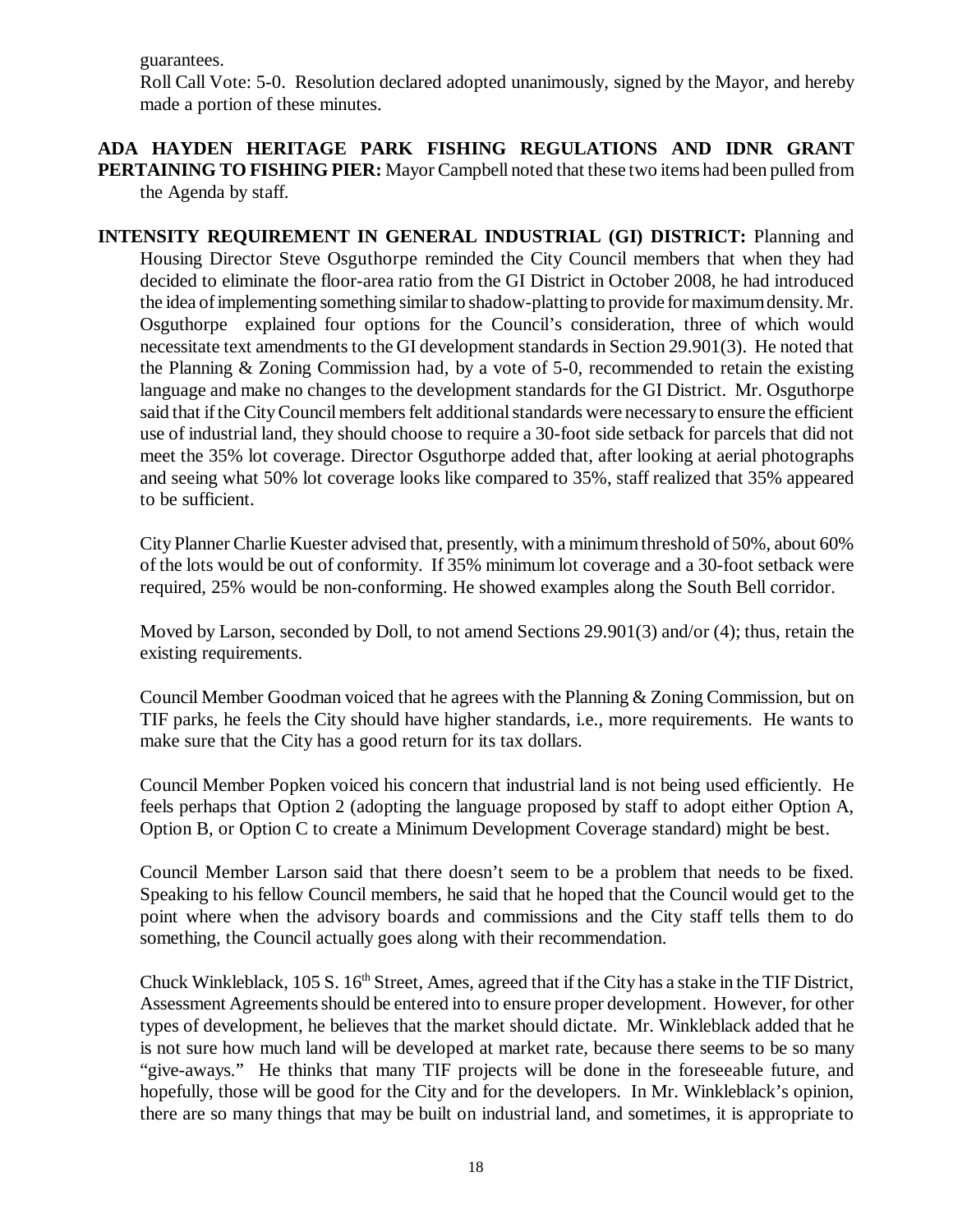allow a large setback due to such things as the noise level. If this is changed, modifications will constantly need to be made and variances will be requested. Mr. Winkleblack believes that the amount of inefficient land use in Ames "is the exception and not the rule." He urged the City Council to approve the recommendations of the City Manager and the Planning & Zoning Commission.

Council Member Goodman asked if the City's industrial land could be used more efficiently if roads were built on the back side of the lots. Mr. Winkleblack pointed out that the platting was done to help maintain flexibility; the lots might be combined to create one large lot. If a large lot (five or ten acres) was needed for an industry, the roads would have to be torn out. The construction of only cul-de-sacs allows that flexibility and doesn't waste infrastructure costs.

Assistant City Manager Kindred pointed out that, if Alternative 1, which is being recommended by the City Manager, is approved, the City has additional opportunities to make sure that the risk is minimized when there is a public investment through Tax-Increment Financing. However, if Option 2 were adopted, it would apply to everyone throughout the entire community.

Council Member Popken voiced his concern that the City has an investment in the lots – whether it is due to the creation of a TIF District or just by maintenance of the infrastructure – and if the lots are not used efficiently, resources will be wasted. If that is the case, Mr. Popken believes the City has a policy problem.

Mr. Kindred pointed out that staff had collected data on every General-Industrial-zoned parcel in Ames. He stated that the level of development intensity is around 36%, and if the City Council members are dissatisfied with that, they need to direct staff to look at another tool. The market has driven that development absent any requirements.

Vote on Motion: 4-1. Voting aye: Doll, Goodman, Larson, Rice. Voting nay: Popken. Motion declared carried.

- **ORDINANCE INCREASING ELECTRIC UTILITY RATE:** Moved by Goodman, seconded by Doll, to pass on first reading an ordinance increasing electric utility rates by 5% and increasing the power factor adjustment from 85% to 90% effective July 1, 2009. Roll Call Vote: 5-0. Motion declared carried unanimously.
- **ORDINANCE INCREASING WATER RATES:** Moved by Goodman, seconded by Rice, to pass on first reading an ordinance increasing water rates effective July 1, 2009. Roll Call Vote: 5-0. Motion declared carried unanimously.

**ORDINANCE INCREASING STORM SEWER RATE EFFECTIVE JULY 1, 2009:** Moved by Goodman, seconded by Doll, to pass on first reading an ordinance increasing the storm sewer rate effective July 1, 2009. Roll Call Vote: 5-0. Motion declared carried unanimously.

**ORDINANCE ESTABLISHING PARKING REGULATIONS ON WAKEFIELD CIRCLE AND HYATT CIRCLE:** Moved by Doll, seconded by Goodman, to pass on first reading an ordinance establishing parking regulations on Wakefield circle and Hyatt Circle. Roll Call Vote: 5-0. Motion declared carried unanimously.

**COMMENTS:** Mayor Campbell announced that tonight is Molly Tracy's last meeting. Paul Keppy will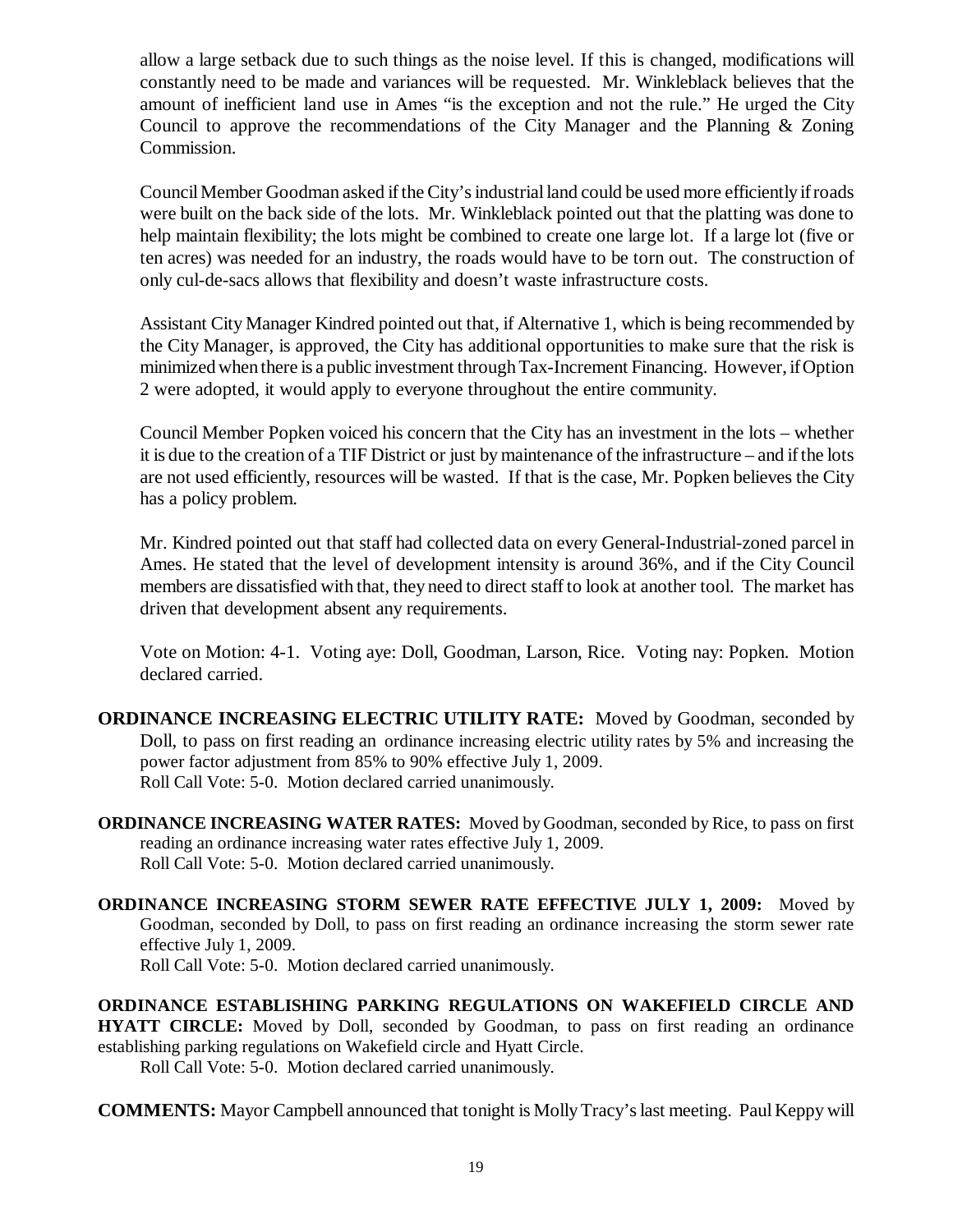become the *ex officio* Council member effective April 15, 2009.

Moved by Rice, seconded by Popken, to refer to staff the letter from David and Charlene Norris dated April 1, 2009, asking the Council to consider a waiver of subdivision standards for a proposed subdivision south of Ames (Timber Ridge Estates on 265<sup>th</sup> Street).

Council Member Larson recalled receiving a similar request some time ago and it was not referred at that time pending the creation of rules for development in the Urban Fringe. He asked for the status of those rules. Director Osguthorpe advised that staff has worked on changes to the 28E Agreement among the entities and will be getting back together with the other entities to obtain their feedback.

It was pointed out by Assistant City Manager Kindred that if the rules are not yet approved, staff would not have any additional information to provide to the Council. Council Member Rice expressed his concerns that the property owners have waited nearly three years for an answer to their request. He would like staff to at least respond to their request and inform them of the status of the rules.

Vote on Motion: 3-2. Voting aye: Larson, Popken, Rice. Voting nay: Doll, Goodman. Motion declared carried.

Council Member Rice asked if there would be an interim daily rate for use of the Dog Park. He would like staff to publicize that, if possible. This would be for visitors as well as people who want to first check out the Park to see if it is some place they want to take their dog before they buy a longer-term pass.

Moved by Rice, seconded by Goodman, to ask staff for a report on rates established for the Dog Park.

Vote on Motion: 5-0. Motion declared carried unanimously.

Moved by Rice, seconded by Larson, to refer to staff the letter from the sorority concerning parking regulations on Pearson and Greeley, specifically exploring the retention of the alternate-side parking regulation and eliminating the 2-to-6 prohibition.

Council Member Popken recalled that a similar discussion occurred in the recent past. At that time, there was a large neighborhood contingent who supported retaining the current regulations, and the City Council chose not to change the regulations.

Police Chief Chuck Cychosz said that he had just reviewed the Council Minutes from that meeting when they discussed eliminating the 2-to-6 prohibition and move to an alternate-side parking regulation only. He recalled that the majority of people who spoke at that meeting were from the area in question, i.e., around Pearson and Country Club. The Council decided at that time to leave the regulations in place for that low-density residential area and pointed staff to analyze the highdensity-area parking. The Chief expressed staff's willingness to look at the issue again since those now requesting the change were not represented several years ago when the issue was discussed.

Council Member Doll asked if staff could provide the former report for review by the City Council. Council Member Rice pointed out that the House Director of Gamma Phi Beta Sorority had